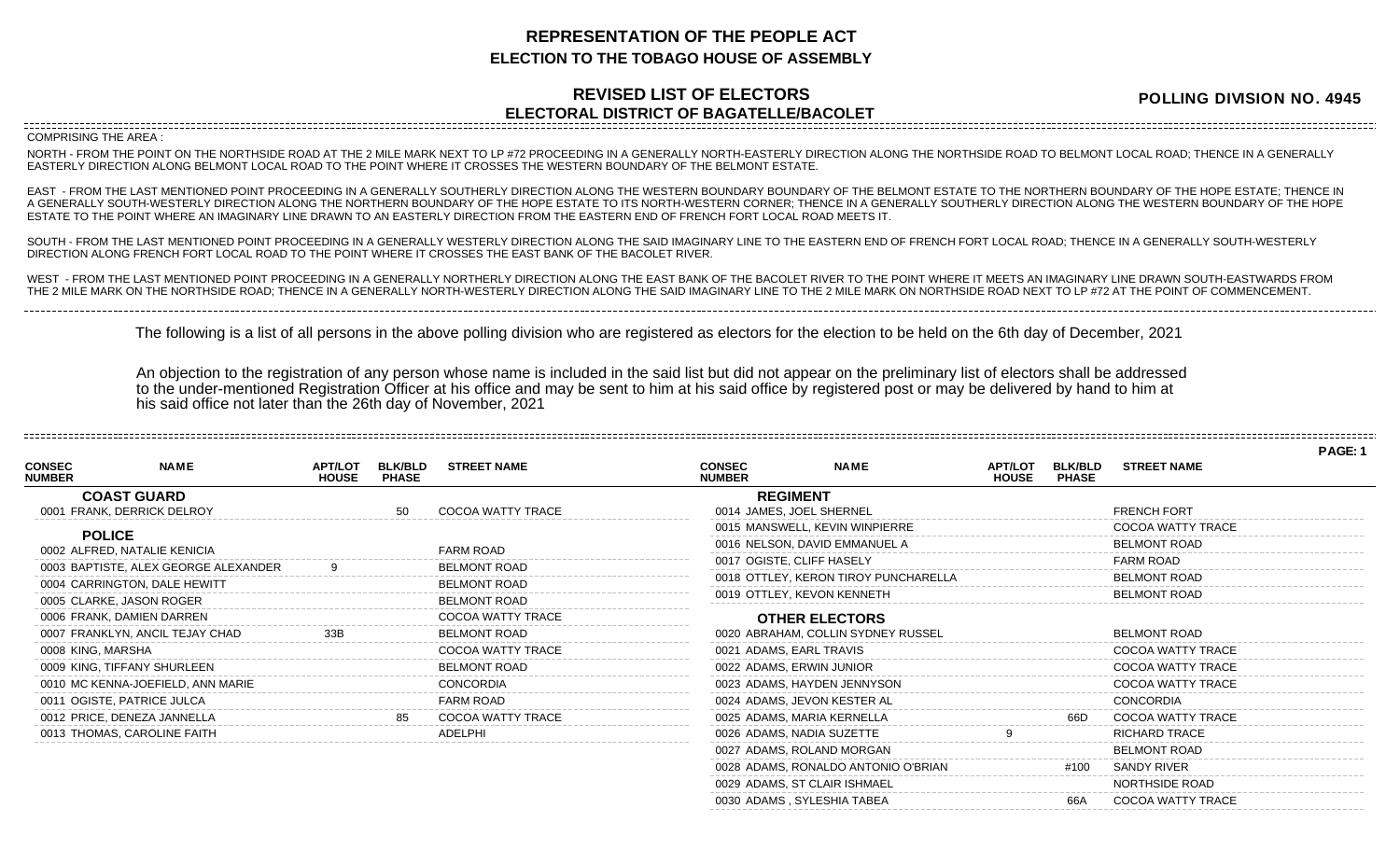| <b>CONSEC</b><br><b>NUMBER</b> | <b>NAME</b>                           | APT/LOT<br><b>HOUSE</b> | <b>BLK/BLD</b><br><b>PHASE</b> | <b>STREET NAME</b>         | CONSEC<br><b>NUMBER</b>   | <b>NAME</b>                            | <b>APT/LOT</b><br><b>HOUSE</b> | <b>BLK/BLD</b><br><b>PHASE</b> | <b>STREET NAME</b>       | <b>PAGE: 2</b> |
|--------------------------------|---------------------------------------|-------------------------|--------------------------------|----------------------------|---------------------------|----------------------------------------|--------------------------------|--------------------------------|--------------------------|----------------|
|                                | 0031 ADAMS, VICTOR MARTIN             |                         |                                | CONCORDIA                  |                           | 0076 BAILEY, JENNIFER VERONICA D       |                                |                                | <b>FRENCH FORT</b>       |                |
|                                | 0032 ADAMS-JOHNSON, RUBY              |                         |                                | COCOA WATTY TRACE          |                           | 0077 BAIN, DEXTER CHRISTOPHER          |                                |                                | CRADLEY                  |                |
|                                | 0033 ADAMS-RENNIE, SYLANNE K          |                         |                                | COCOA WATTY TRACE          | 0078 BAIN, LIZBETH JENINE |                                        |                                | 19                             | CRADLEY                  |                |
|                                | 0034 ADAMS-THOMAS, MICHELLE GALE      |                         |                                | <b>BELMONT ROAD</b>        | 0079 BAIN, MIA ROSA       |                                        |                                |                                | <b>CRADLEY TRACE</b>     |                |
|                                | 0035 AKILI, ALIYAH CHRISTINE          |                         |                                | <b>BELMONT ROAD</b>        |                           | 0080 BALDEO, AKEMI AKIDA ATTOMI        |                                |                                | <b>FRENCH FORT</b>       |                |
| 0036 AKILI, ANYA LINDA         |                                       |                         |                                | <b>BELMONT ROAD</b>        |                           | 0081 BALFOUR, JAHRIEL JHAMEKE JEREON J |                                |                                | <b>BELMONT ROAD</b>      |                |
| 0037 AKILI, KAMAU              |                                       |                         |                                | <b>BELMONT ROAD</b>        | 0082 BAPTISTE, AUGUSTUS   |                                        |                                |                                | <b>FARM ROAD</b>         |                |
|                                | 0038 ALBERT, AKIL ANDY ABRAHAM        |                         | #206                           | NORTHSIDE ROAD             |                           | 0083 BAPTISTE, DEVORN BEVORN           |                                |                                | COCOA WATTY TRACE        |                |
|                                | 0039 ALEXANDER, JEANETTE P            |                         |                                | COCOA WATTY TRACE          | 0084 BAPTISTE, ERROL      |                                        |                                |                                | <b>BELMONT ROAD</b>      |                |
|                                | 0040 ALEXIS, MARISA FIBEANN ALICIA    |                         |                                | ADELPHI                    |                           | 0085 BAPTISTE, HILTON ALEXANDER        |                                |                                | <b>BELMONT ROAD</b>      |                |
|                                | 0041 ALEXIS, WENDELL DAYLON           |                         | 112                            | NORTHSIDE ROAD             |                           | 0086 BAPTISTE, NORRIS RENWICK          |                                |                                | <b>FRENCH FORT</b>       |                |
| 0042 ALFRED, DANE              |                                       |                         |                                | <b>BELMONT ROAD</b>        |                           | 0087 BAPTISTE, PATRICE NIKKEISHA       |                                |                                | COCOA WATTY TRACE        |                |
|                                | 0043 ALFRED, JOEL REGINAL             |                         |                                | COCOA WATTY TRACE          |                           | 0088 BAPTISTE, SAQUAN PLACID JOSEPH    |                                |                                | <b>CHURCH STREET</b>     |                |
|                                | 0044 ALFRED, KASSANDRA MICHELLE S     |                         | 118                            | CONCORDIA                  |                           | 0089 BAPTISTE, SHUMAKIE SHERCON C      |                                | #128                           | NORTHSIDE ROAD           |                |
|                                | 0045 ALFRED, PRESLEY RENOLD           |                         |                                | <b>BELMONT BRANCH ROAD</b> |                           | 0090 BAPTISTE, TIANNA VICTORIA         |                                | 48                             | COCOA WATTY TRACE        |                |
|                                | 0046 ALFRED, SAMUEL JOSEPH            |                         |                                | <b>BELMONT ROAD</b>        |                           | 0091 BECKLES, NORISSA JOANNA           | LOT 5                          |                                | <b>RICHARD TRACE</b>     |                |
|                                | 0047 ALFRED, SEYMORE LAURENCE         | 18A                     |                                | <b>FRENCH FORT</b>         |                           | 0092 BENJAMIN, RUELLE JOACHIM E        |                                |                                | <b>FRENCH FORT</b>       |                |
|                                | 0048 ALFRED, STERLING FITZGERALD      | 18A                     |                                | <b>FRENCH FORT</b>         |                           | 0093 BENNETT, SHANICE KISHUNA          | 81                             |                                | COCOA WATTY TRACE        |                |
|                                | 0049 ALLARD, NIKITA LU-ANN DEL-DELKA  |                         |                                | <b>BELMONT ROAD</b>        |                           | 0094 BILLINGHURST, JANELLE EUDANYA     |                                |                                | COCOA WATTY TRACE        |                |
|                                | 0050 ALLEYNE, ANDELL ERNEST           |                         |                                | <b>CONCORDIA</b>           | 0095 BISRAM, NALESHA      |                                        | #93                            |                                | NORTHSIDE ROAD           |                |
|                                | 0051 ALLEYNE, PATRICIA NICOLE         |                         | 49 B                           | <b>CHURCH STREET</b>       | 0096 BLAKE, BRIAN JESSE   |                                        |                                |                                | ADELPHI                  |                |
|                                | 0052 ALLEYNE, RONALDO EMIL ISMAIL F   |                         |                                | <b>FRENCH FORT</b>         | 0097 BLAKE, CHARLES CLINT |                                        |                                |                                | ADELPHI                  |                |
|                                | 0053 ALLEYNE-JAMES, ANNETTE LYN MARIE |                         |                                | NORTHSIDE ROAD             | 0098 BLAKE, JASEN AUSTIN  |                                        |                                |                                | NORTHSIDE ROAD           |                |
|                                | 0054 ALLEYNE-WARNER, MICHELLE A       |                         |                                | <b>BELMONT ROAD</b>        | 0099 BLAKE, JOYCELYN      |                                        |                                |                                | ADELPHI                  |                |
|                                |                                       |                         |                                |                            |                           |                                        |                                |                                | <b>CONCORDIA</b>         |                |
|                                | 0055 ALLICOCK, CHYVONNE ANEELA        |                         |                                | <b>BELMONT ROAD</b>        | 0100 BOBB, DAVID          |                                        |                                |                                |                          |                |
|                                | 0056 ALLICOCK, IRWIN HULBERT          |                         |                                | <b>BELMONT ROAD</b>        |                           | 0101 BOBB, KNOLWIN KERNEL              |                                |                                | <b>BELMONT ROAD</b>      |                |
|                                | 0057 ALLICOCK, KARLENE SHALOMA        |                         |                                | <b>FARM ROAD</b>           | 0102 BOBB, PRISCILLA      |                                        |                                |                                | <b>CONCORDIA</b>         |                |
|                                | 0058 ALMOND, CATHERINE DIANNE         |                         |                                | <b>ADELPHI</b>             | 0103 BRANCHE, BERT A      |                                        |                                |                                | <b>BELMONT ROAD</b>      |                |
| 0059 ALMOND, CECIL             |                                       |                         |                                | <b>ADELPHI</b>             |                           | 0104 BRANCHE, CAROLYN MONIQUE          |                                |                                | COCOA WATTY TRACE        |                |
| 0060 ALMOND, JEAN              |                                       |                         |                                | <b>ADELPHI</b>             | 0105 BRANCHE, CYNTHIA     |                                        |                                |                                | <b>BELMONT ROAD</b>      |                |
|                                | 0061 ALMOND, NOEL WENDELL             |                         |                                | COCOA WATTY TRACE          | 0106 BREMNOR, ANDRA       |                                        |                                |                                | <b>FARM ROAD</b>         |                |
|                                | 0062 ANDERSON, BRENDON JEROME         |                         |                                | <b>BELMONT ROAD</b>        | 0107 BREMNOR, AVRIL LISA  |                                        |                                |                                | <b>BELMONT ROAD</b>      |                |
|                                | 0063 ANDERSON, BRENDON NINO           | #31                     |                                | <b>BELMONT ROAD</b>        |                           | 0108 BREMNOR, GARY DEXTER              |                                |                                | <b>FARM ROAD</b>         |                |
|                                | 0064 ANDERSON, KOBE TYRESS            |                         | #31                            | FARM ROAD                  |                           | 0109 BREMNOR, JUNE MICHELLE            |                                |                                | <b>FARM ROAD</b>         |                |
|                                | 0065 ARMSTRONG, COLUM JEROME F        |                         |                                | <b>FRENCH FORT</b>         | 0110 BREMNOR, MALENE      |                                        |                                |                                | FARM ROAD                |                |
|                                | 0066 ARMSTRONG, NATALIE TERESE        |                         |                                | <b>FRENCH FORT</b>         |                           | 0111 BREMNOR, STACEY TRIXY MARILYN     |                                |                                | <b>FARM ROAD</b>         |                |
|                                | 0067 ARTHUR, FREDERICK                |                         |                                | ADELPHI                    |                           | 0112 BREWSTER, ROMANIA TANIA C         | #73C                           |                                | COCOA WATTY TRACE        |                |
|                                | 0068 AYRES, CHERYL AGATHA             |                         |                                | <b>BELMONT ROAD</b>        |                           | 0113 BRIGGS, SAMUEL ADOLPHUS           |                                |                                | <b>BELMONT ROAD</b>      |                |
|                                | 0069 BACCHUS, ALDEN DEVON             |                         |                                | <b>FRENCH FORT</b>         | 0114 BRIZAN, KIEYN LIAM   |                                        |                                |                                | <b>BELMONT ROAD</b>      |                |
|                                | 0070 BAILEY, CAROL JOSEPHINE          |                         |                                | <b>FRENCH FORT</b>         |                           | 0115 BROOMES, JESHONE RUEL             |                                | 94                             | <b>COCOA WATTY TRACE</b> |                |
|                                | 0071 BAILEY, CECIL JUNIOR             |                         |                                | <b>FRENCH FORT</b>         |                           | 0116 BROOMES, JULIANNE ANOLDEE         |                                |                                | COCOA WATTY TRACE        |                |
|                                | 0072 BAILEY, CHARMAINE CHERYL         |                         |                                | <b>FRENCH FORT</b>         | 0117 BROOMES, JULIEN      |                                        |                                |                                | <b>BELMONT ROAD</b>      |                |
|                                | 0073 BAILEY, CHIKA NARIBA             |                         |                                | <b>FRENCH FORT</b>         |                           | 0118 BROWN-FRANKLYN, GAIL DENESI.      |                                |                                | <b>BELMONT ROAD</b>      |                |
|                                | 0074 BAILEY, CHRIS ANCIL              |                         |                                | <b>FRENCH FORT</b>         | 0119 BUTCHER, CHESLEY     |                                        |                                |                                | ADELPHI                  |                |
|                                | 0075 BAILEY, CURTIS PAUL              |                         |                                | <b>FRENCH FORT</b>         | 0120 BUTCHER, ERNEST      |                                        |                                |                                | ADELPHI                  |                |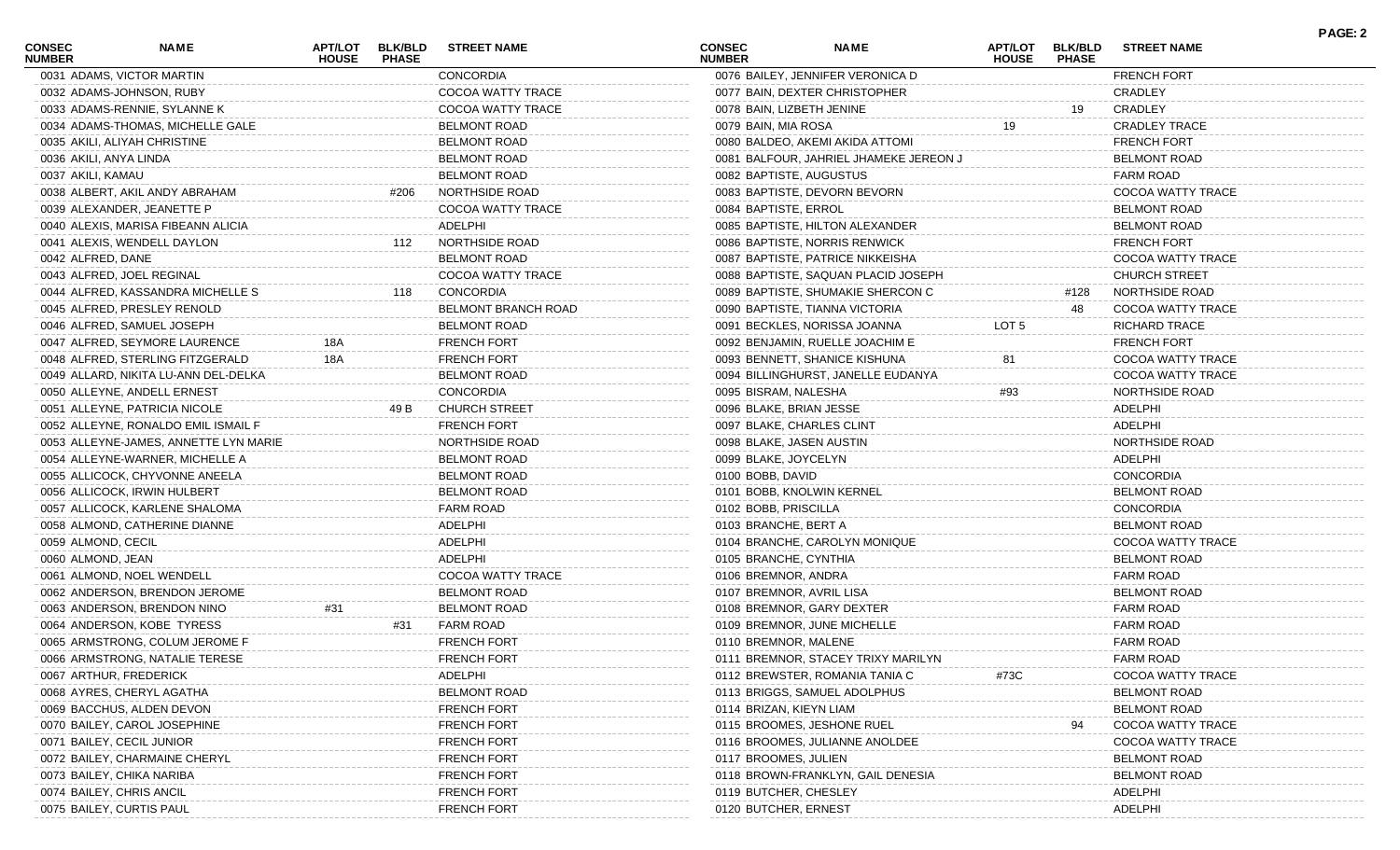| <b>CONSEC</b><br><b>NUMBER</b> | <b>NAME</b>                          | <b>HOUSE</b> | <b>PHASE</b> | APT/LOT BLK/BLD STREET NAME | <b>CONSEC</b><br><b>NUMBER</b> | <b>NAME</b>                             | <b>HOUSE</b> | <b>PHASE</b> | APT/LOT BLK/BLD STREET NAME | . AVL. V |
|--------------------------------|--------------------------------------|--------------|--------------|-----------------------------|--------------------------------|-----------------------------------------|--------------|--------------|-----------------------------|----------|
|                                | 0121 BUTCHER, HERMINEASE             |              |              | ADELPHI                     |                                | 0166 CHARLES, THALIBAH PATRICIA R       |              |              | <b>BELMONT ROAD</b>         |          |
|                                | 0122 CADIZ, KEITH OSBORNE            |              |              | <b>RICHARD TRACE</b>        |                                | 0167 CHARLES, WENDY PATRINA             |              |              | COCOA WATTY TRACE           |          |
|                                | 0123 CAESAR, CARLA ROMELIA           |              |              | <b>FRENCH FORT</b>          |                                | 0168 CHARLES DUNCAN, DEBBIE ALLISON     |              |              | COCOA WATTY TRACE           |          |
|                                | 0124 CALEY, CATHERINE MILETA         |              |              | <b>CONCORDIA</b>            |                                | 0169 CHARLES-JOEFIELD, DONNALIZE DESIRE |              |              | <b>BELMONT ROAD</b>         |          |
|                                | 0125 CAMPBELL, AMANDA TAMARA R       |              |              | COCOA WATTY TRACE           |                                | 0170 CHARLES-OTTLEY, BERNADETTE         |              |              | <b>BELMONT ROAD</b>         |          |
|                                | 0126 CAMPBELL, COLLIN ANTHONY        | #73          |              | COCOA WATTY TRACE           |                                | 0171 CHASE-MAULE, MARGARET ROSE         |              | 102          | ADELPHI                     |          |
|                                | 0127 CAMPBELL, KRISTIAN COURTNEY     | 73C          |              | COCOA WATTY TRACE           |                                | 0172 CHRISTIAN, AKINOLA KERSHEL K       |              |              | <b>COCOA WATTY TRACE</b>    |          |
|                                | 0128 CAMPBELL, WAYNE                 |              | #73C         | COCOA WATTY TRACE           |                                | 0173 CLARKE, ANTHONY CHRISTOPHER        |              |              | COCOA WATTY TRACE           |          |
|                                | 0129 CARRINGTON, CARLA CALINE        |              |              | <b>BELMONT ROAD</b>         |                                | 0174 CLARKE, CHERYL ELIZABETH           |              |              | <b>BELMONT ROAD</b>         |          |
|                                | 0130 CARRINGTON, FARNELL             |              |              | <b>BELMONT ROAD</b>         |                                | 0175 CLARKE, CLEAVON AVALON             | #18          |              | <b>FRENCH FORT</b>          |          |
|                                | 0131 CARRINGTON, KYLON HAKEEM DALE J |              | #7           | <b>CHURCH STREET</b>        |                                | 0176 CLARKE, HARRY ANTHONY              |              |              | <b>BELMONT ROAD</b>         |          |
|                                | 0132 CATEAU TOBIAS, LYDIA            |              |              | <b>FARM ROAD</b>            |                                | 0177 CLARKE, PETULA JULIET              |              |              | <b>BELMONT ROAD</b>         |          |
|                                | 0133 CATO, ANGEL ANGUS ASHBY         |              |              | <b>BELMONT ROAD</b>         |                                | 0178 CLARKE, ZELYON EMIT                |              |              | COCOA WATTY TRACE           |          |
|                                | 0134 CATO, AULDITH ALICIA            |              |              | <b>COCOA WATTY TRACE</b>    |                                | 0179 CLARKE-BAPTISTE, MARVA MARLENE     |              |              | COCOA WATTY TRACE           |          |
|                                | 0135 CATO, KELVIN ATHERLY            |              | 91           | COCOA WATTY TRACE           |                                | 0180 CLINTON, RASHAD ANTHONY            |              |              | <b>FARM ROAD</b>            |          |
|                                | 0136 CATO, LYSTRA CLEOPATRA          | #91          |              | COCOA WATTY TRACE           |                                | 0181 CORBIN, DENROY RICHARD             |              | #68          | <b>BELMONT ROAD</b>         |          |
|                                | 0137 CHARLES, ALBERT LAWRENCE        |              |              | ADELPHI                     |                                | 0182 CORBIN, GARRY ANTHONY              |              |              | <b>BELMONT ROAD</b>         |          |
|                                | 0138 CHARLES, ANTHONY GARTH          |              |              | COCOA WATTY TRACE           |                                | 0183 CORBIN, MEGAN YVETTE               |              |              | <b>FARM ROAD</b>            |          |
|                                | 0139 CHARLES, BERNADETTE ESTHER      |              |              | ADELPHI                     |                                | 0184 CORBIN, MICHAEL JUSTIN             |              |              | <b>FARM ROAD</b>            |          |
|                                | 0140 CHARLES, BEVIN NEVIEN           |              |              | <b>FRENCH FORT</b>          |                                | 0185 CORBIN, ROY JUNIOR                 |              |              | <b>FARM ROAD</b>            |          |
|                                | 0141 CHARLES, CARLOS FRANKLYN        |              |              | <b>COCOA WATTY TRACE</b>    |                                | 0186 COWAN, HAKEEM SABION               |              |              | NORTHSIDE ROAD              |          |
|                                | 0142 CHARLES, CECILIA                |              |              | <b>BELMONT ROAD</b>         |                                | 0187 COWAN, MERVYN LEMUEL               |              |              | <b>BELMONT ROAD</b>         |          |
|                                | 0143 CHARLES, CRYSTAL KATHLEEN       |              |              | <b>FRENCH FORT</b>          |                                | 0188 COWAN-CHARLES, VICTORIA VERNA      |              |              | COCOA WATTY TRACE           |          |
|                                | 0144 CHARLES, CYNTHIA                |              |              | ADELPHI                     |                                | 0189 COX, HUMPHREY ENGERBERTH           |              |              | <b>BELMONT ROAD</b>         |          |
|                                | 0145 CHARLES, DARRION LAWRANCE       | 25           |              | <b>CHURCH STREET</b>        |                                | 0190 COX, STACEY NICHOLE                |              |              | <b>CONCORDIA</b>            |          |
|                                | 0146 CHARLES, DEBRA                  |              |              | <b>BELMONT ROAD</b>         |                                | 0191 CRUICKSHANK, NEWTON NEWLYN         |              |              | COCOA WATTY TRACE           |          |
|                                | 0147 CHARLES, ELIZABETH AYANNA       |              |              | <b>CHURCH STREET</b>        |                                | 0192 CRUICKSHANK-CORBIN, MARGARET A     |              |              | <b>FARM ROAD</b>            |          |
|                                | 0148 CHARLES, GABRIEL MICHAEL JOEL   |              |              | ADELPHI                     |                                | 0193 CUFFIE, NICKELLIA ERICA            |              | #14          | ADELPHI                     |          |
|                                | 0149 CHARLES, J'DEN KELSON CANDON    |              |              | <b>FARM ROAD</b>            |                                | 0194 CUMMINGS, GEORGE BARTHOLOMEW       |              |              | <b>COCOA WATTY TRACE</b>    |          |
|                                | 0150 CHARLES, JACQUELINE AVA         |              |              | COCOA WATTY TRACE           |                                | 0195 CUNNINGHAM, CHELSEA DOMINQUE       |              | 34           | COCOA WATTY TRACE           |          |
|                                | 0151 CHARLES, JERISIA CARLENE        | #36A         |              | COCOA WATTY TRACE           |                                | 0196 CUNNINGHAM, DAWSON DOMINIQUE       |              |              | COCOA WATTY TRACE           |          |
|                                | 0152 CHARLES, JEROME PRESTON         | #36          |              | COCOA WATTY TRACE           |                                | 0197 CUNNINGHAM, DEAN EMMANUEL          |              |              | ADELPHI                     |          |
|                                | 0153 CHARLES, JOSEPH                 |              |              | BELMONT ROAD                |                                | 0198 CUNNINGHAM, DIANNE MARVA           |              |              | ADELPHI                     |          |
|                                | 0154 CHARLES, JULIET CECILY          | LP72#46      |              | ADELPHI                     |                                | 0199 CUNNINGHAM, DURLEEN MADONNA        |              |              | COCOA WATTY TRACE           |          |
|                                | 0155 CHARLES, JUNIOR PHILMON         |              |              | COCOA WATTY TRACE           |                                | 0200 CUNNINGHAM, ENMORE EARL            |              |              | <b>BELMONT ROAD</b>         |          |
|                                | 0156 CHARLES, KARESAH NATALIA        |              |              | COCOA WATTY TRACE           |                                | 0201 CUNNINGHAM, HARRISON DEVON         |              |              | ADELPHI                     |          |
|                                | 0157 CHARLES, KENNETH                |              |              | <b>CONCORDIA</b>            |                                | 0202 CUNNINGHAM, OWEN SHIRVY            |              |              | <b>BELMONT ROAD</b>         |          |
|                                | 0158 CHARLES, LISSETTE PATRICE       |              |              | <b>COCOA WATTY TRACE</b>    |                                | 0203 CUPID, DEBRA SHARON                |              |              | <b>BELMONT ROAD</b>         |          |
|                                | 0159 CHARLES, MAELING                |              |              | <b>BELMONT ROAD</b>         |                                | 0204 CYRUS, DESTER KARELLE              | 98           |              | <b>CONCORDIA</b>            |          |
|                                | 0160 CHARLES, MARILYN                |              |              | <b>BELMONT ROAD</b>         |                                | 0205 DALRYMPLE, KARITA CHIMON           |              |              | <b>FARM ROAD</b>            |          |
|                                | 0161 CHARLES, MYRTLE                 |              |              | <b>BELMONT ROAD</b>         |                                | 0206 DALRYMPLE, KEZIA CORRAL            |              |              | <b>FARM ROAD</b>            |          |
|                                | 0162 CHARLES, NEISHA JANELLE         |              |              | <b>CRADLEY TRACE</b>        |                                | 0207 DANIEL, ALLINION ALLEION NICKAI    |              |              | COCOA WATTY TRACE           |          |
|                                | 0163 CHARLES, RAPHAEL ANTONIO J      |              |              | <b>CHURCH STREET</b>        |                                | 0208 DANIEL, CASSIE SOPHIA              |              |              | <b>FARM ROAD</b>            |          |
|                                | 0164 CHARLES, RENEIL ANTONIO KENWYN  |              |              | <b>FRENCH FORT</b>          |                                | 0209 DANIEL, CEON CORY                  |              |              | <b>FARM ROAD</b>            |          |
|                                | 0165 CHARLES, SHENA LATOYA           |              |              | CRADLEY                     |                                | 0210 DANIEL, FORTLEEN C                 |              |              | ADELPHI                     |          |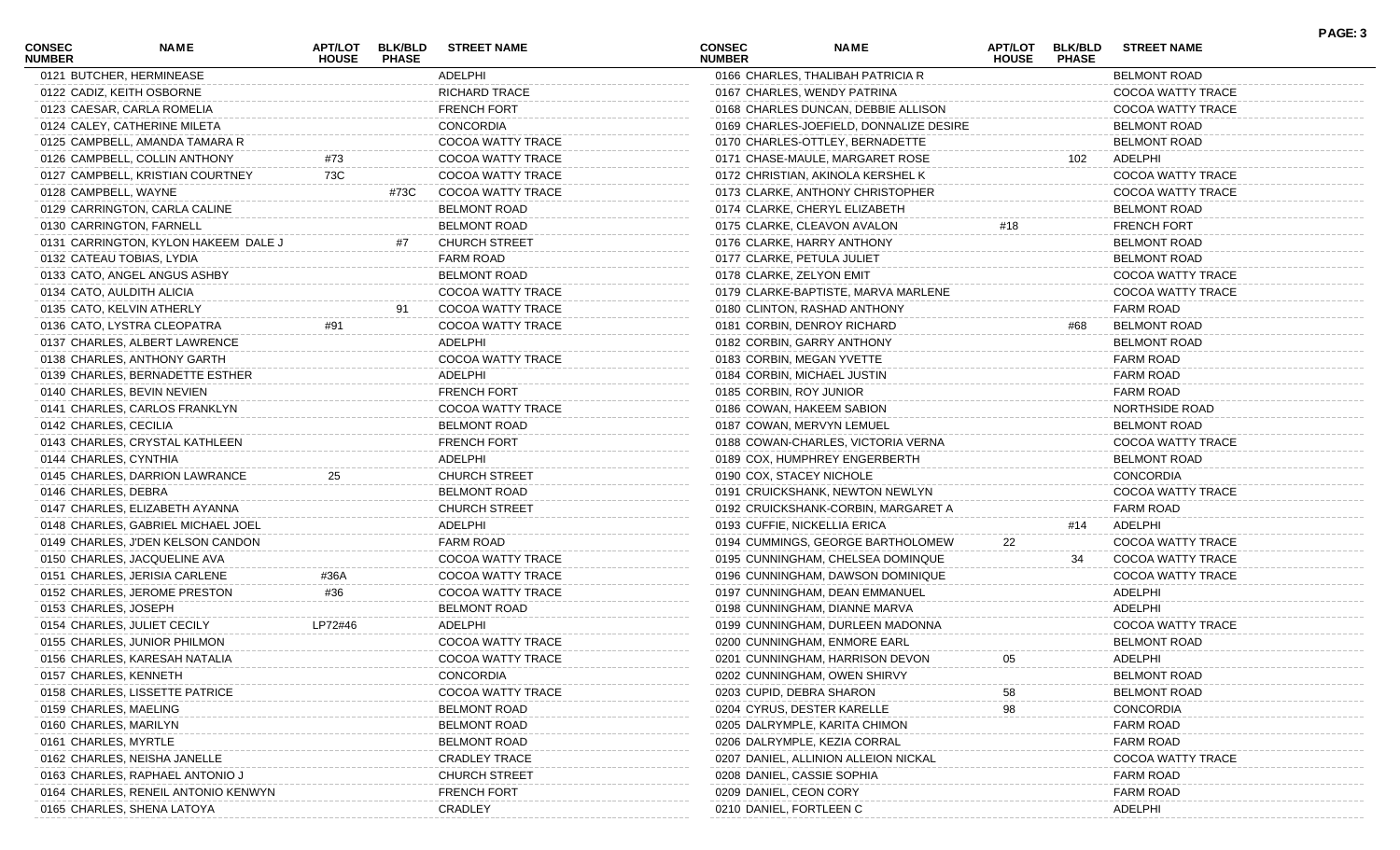| CONSEC<br><b>NUMBER</b> | <b>NAME</b>                            | APT/LOT<br><b>HOUSE</b> | <b>BLK/BLD</b><br><b>PHASE</b> | <b>STREET NAME</b>   | CONSEC<br><b>NUMBER</b>    | <b>NAME</b>                           | <b>APT/LOT</b><br><b>HOUSE</b> | <b>BLK/BLD</b><br><b>PHASE</b> | <b>STREET NAME</b>   | PAGE: 4 |
|-------------------------|----------------------------------------|-------------------------|--------------------------------|----------------------|----------------------------|---------------------------------------|--------------------------------|--------------------------------|----------------------|---------|
|                         | 0211 DANIEL, LENNOX DEXTER             |                         |                                | COCOA WATTY TRACE    |                            | 0256 EDWARDS, ANDY ANDERSON BRYAN W   |                                |                                | <b>BELMONT ROAD</b>  |         |
| 0212 DANIEL, LINTON     |                                        |                         |                                | <b>BELMONT ROAD</b>  |                            | 0257 EDWARDS, CURLAN KIRTSEN          |                                |                                | BELMONT ROAD         |         |
|                         | 0213 DANIEL, REVELENO GARY             |                         |                                | NORTHSIDE ROAD       |                            | 0258 EDWARDS, FLOYD HANSEL            |                                |                                | BELMONT ROAD         |         |
|                         | 0214 DANIEL, TYRONE MARADONA           |                         | 29                             | <b>CHURCH STREET</b> |                            | 0259 EDWARDS, JAZTHIA TKIAH           |                                |                                | COCOA WATTY TRACE    |         |
|                         | 0215 DANIEL-THOMAS, LINDA              | #5                      |                                | ADELPHI              |                            | 0260 EDWARDS, KERON GARY NICHOLAS S   |                                |                                | <b>BELMONT ROAD</b>  |         |
|                         | 0216 DANN, JANNESIA LANDA              |                         |                                | ADELPHI              |                            | 0261 EDWARDS, KEVIN PHILLIP           |                                |                                | ADELPHI              |         |
|                         | 0217 DAVID, SHANELLE MARISE ASHA       | #74                     |                                | NORTHSIDE ROAD       | 0262 EDWARDS, LESTON       |                                       |                                | 61                             | COCOA WATTY TRACE    |         |
|                         | 0218 DAVIS, MAX DEXTER DONALD          |                         |                                | SANDY RIVER          |                            | 0263 EDWARDS, LINDSAY MARCUS          |                                |                                | COCOA WATTY TRACE    |         |
|                         | 0219 DE COTEAU-FRANK, REBA ANTONIA     | 51                      |                                | COCOA WATTY TRACE    | 0264 EDWARDS, NIALL LINUS  |                                       |                                |                                | COCOA WATTY TRACE    |         |
|                         | 0220 DE FREITAS, DAVE KELVIN           |                         |                                | <b>FARM ROAD</b>     | 0265 EDWARDS, SHERWIN      |                                       |                                |                                | <b>BELMONT ROAD</b>  |         |
|                         | 0221 DEMAS, DONDRÉ CHE BRANDON         |                         |                                | <b>BELMONT ROAD</b>  |                            | 0266 EDWARDS, SHEZELLE ELLA           |                                | #19                            | COCOA WATTY TRACE    |         |
|                         | 0222 DENNIS, DENVER BRENDON            |                         |                                | COCOA WATTY TRACE    |                            | 0267 EDWARDS, WAYNE HAYDEN            |                                |                                | <b>BELMONT ROAD</b>  |         |
| 0223 DENNIS, FRANK      |                                        |                         |                                | ADELPHI              |                            | 0268 EDWARDS SANDY, GALE VANESSA A    |                                |                                | COCOA WATTY TRACE    |         |
|                         | 0224 DENNIS, KHALFANI KHAYARI          |                         | #151                           | NORTHSIDE ROAD       |                            | 0269 EDWARDS-CAMPBELL, SEMOY S        |                                |                                | COCOA WATTY TRACE    |         |
|                         | 0225 DENOON, MOSI DOMINIC ISAIAH       |                         | 74                             | NORTHSIDE ROAD       |                            | 0270 EDWARDS-MC GREGOR, MAXINE L      | 65                             |                                | COCOA WATTY TRACE    |         |
|                         | 0226 DENZINE, ALBERT JOSEPH            |                         | 92                             | NORTHSIDE ROAD       |                            | 0271 EDWARDS-THOMAS, MAURICIA LISELLE |                                |                                | COCOA WATTY TRACE    |         |
|                         | 0227 DES VIGNES, AKEEM ROGER           |                         |                                | <b>CHURCH STREET</b> | 0272 ELI, MERLYN JUDY      |                                       |                                |                                | BELMONT ROAD         |         |
|                         | 0228 DES VIGNES, ANROY DE COURCY       |                         |                                | COCOA WATTY TRACE    | 0273 ELIE, GRACELINE       |                                       |                                |                                | BELMONT BRANCH ROAD  |         |
| 0229 DES VIGNES, ARITA  |                                        |                         |                                | <b>FRENCH FORT</b>   | 0274 ELIE, KIMBERLY JAMILA |                                       |                                |                                | FARM ROAD            |         |
|                         | 0230 DES VIGNES, DAVID DUNCAN          |                         |                                | COCOA WATTY TRACE    | 0275 ELIE, ORLAND          |                                       |                                |                                | BELMONT BRANCH ROAD  |         |
| 0231 DES VIGNES, ENID   |                                        |                         |                                | <b>BELMONT ROAD</b>  |                            | 0276 ELLIOTT SAMUEL, NARTHALIE        | 39A                            |                                | COCOA WATTY TRACE    |         |
|                         | 0232 DES VIGNES, GUILLAUME             |                         |                                | <b>FRENCH FORT</b>   |                            | 0277 ELLIS, ANESTASHA NICOLE C A      |                                |                                | <b>CHURCH STREET</b> |         |
|                         | 0233 DES VIGNES, INGRID VALI ANN       |                         |                                | <b>BELMONT ROAD</b>  |                            | 0278 ELLIS, SHAQUILLIA STEFANIE S     |                                | #94                            | COCOA WATTY TRACE    |         |
|                         | 0234 DES VIGNES, KALYAN LISA           |                         |                                | <b>BELMONT ROAD</b>  |                            | 0279 ELLIS, STEFAN LORENZO N          |                                | 94                             | COCOA WATTY TRACE    |         |
|                         |                                        |                         |                                |                      |                            |                                       |                                |                                |                      |         |
|                         | 0235 DES VIGNES, KENDOL CLINT          |                         |                                | COCOA WATTY TRACE    | 0280 ESTWICK, DANE EZRA    |                                       |                                |                                | <b>BELMONT ROAD</b>  |         |
|                         | 0236 DES VIGNES, SHARON KAREN          |                         |                                | <b>BELMONT ROAD</b>  |                            | 0281 FARRELL-PRESCOD, DELORES         |                                |                                | BELMONT ROAD         |         |
|                         | 0237 DES VIGNES, SHERRY-ANN NICOLE     | 118                     |                                | CONCORDIA            |                            | 0282 FERGUSON, DARREN JESSE           | 94                             |                                | <b>CONCORDIA</b>     |         |
|                         | 0238 DES VIGNES PIERRE, WENDY-ANN GAIL |                         |                                | COCOA WATTY TRACE    | 0283 FERGUSON, GLENVILLE   |                                       |                                |                                | <b>CONCORDIA</b>     |         |
|                         | 0239 DOUGLAS, DAMON DAVE               |                         |                                | <b>BELMONT ROAD</b>  |                            | 0284 FERGUSON, GLENVILLE JR RALEIGH   |                                | 94                             | CONCORDIA            |         |
|                         | 0240 DOUGLAS-ADAMS, DALIA NATALIE H    |                         |                                | COCOA WATTY TRACE    |                            | 0285 FERGUSON, JEROME GREGORY         | #94                            |                                | <b>CONCORDIA</b>     |         |
|                         | 0241 DUKE, AVION AVANELLE              |                         |                                | ADELPHI              |                            | 0286 FERGUSON-EASTMAN, CANDICE T      | 94                             |                                | <b>CONCORDIA</b>     |         |
|                         | 0242 DUKE, MAURISA MAURICA             | 83                      |                                | COCOA WATTY TRACE    |                            | 0287 FERGUSON-GOPAUL, GLENNEISHA L C  |                                |                                | <b>CONCORDIA</b>     |         |
|                         | 0243 DUNCAN, ANDERSON CHRISTON         |                         |                                | <b>FARM ROAD</b>     |                            | 0288 FLETCHER-RIBEIRO, GLORIA M N     |                                | 43                             | <b>FRENCH FORT</b>   |         |
|                         | 0244 DUNCAN, CAMELLA EMRIS             |                         |                                | COCOA WATTY TRACE    |                            | 0289 FONROSE, KIRK TAVERN D           |                                |                                | <b>BELMONT ROAD</b>  |         |
|                         | 0245 DUNCAN, EEMANUEL NICOSY A.        |                         |                                | <b>BELMONT ROAD</b>  |                            | 0290 FONTAINE, DIANNE SHIRLEY         |                                |                                | SANDY RIVER          |         |
|                         | 0246 DUNCAN, JACQUELINE                |                         |                                | <b>FARM ROAD</b>     |                            | 0291 FORBES, ALONZO JABARI JOSIAH     |                                | #24                            | SANDY RIVER          |         |
|                         | 0247 DUNCAN, JAMEELA ANDRA ANDI-ANN    |                         |                                | <b>FARM ROAD</b>     |                            | 0292 FORBES, BERTRAM WENDELL          |                                |                                | <b>CHURCH STREET</b> |         |
|                         | 0248 DUNCAN, JOSEPH SONNY              |                         |                                | <b>BELMONT ROAD</b>  | 0293 FORBES, JENELLE       |                                       |                                |                                | <b>BELMONT ROAD</b>  |         |
|                         | 0249 DUNCAN, MARLON EMMANUEL           |                         |                                | COCOA WATTY TRACE    |                            | 0294 FORBES, KEMMI ALBERTA            |                                |                                | <b>BELMONT ROAD</b>  |         |
| 0250 DUNCAN, OLGA       |                                        |                         |                                | <b>BELMONT ROAD</b>  | 0295 FORBES, OLIVE ANN     |                                       |                                |                                | <b>BELMONT ROAD</b>  |         |
|                         | 0251 DUNCAN, WILETTE ELQUEMEDO         |                         |                                | COCOA WATTY TRACE    | 0296 FORBES, TERON AKEEL   |                                       |                                |                                | <b>BELMONT ROAD</b>  |         |
|                         | 0252 DURANT-BRATHWAITE, DANNIA CRESCEN |                         | #52                            | <b>BELMONT ROAD</b>  | 0297 FORBES, TYRELL ADRIAN |                                       |                                |                                | <b>BELMONT ROAD</b>  |         |
|                         | 0253 EASTMAN, SHANNELLE LORENCIA A     |                         |                                | RICHARD TRACE        |                            | 0298 FORBES-JOSEPH, BEVERLY           |                                | 27                             | <b>BELMONT ROAD</b>  |         |
|                         | 0254 EDWARDS, AKIL DONNIE              |                         |                                | <b>CRADLEY TRACE</b> |                            | 0299 FORDE-DOUGLAS, WAVENEY           |                                |                                | <b>BELMONT ROAD</b>  |         |
|                         | 0255 EDWARDS, ALLISTER FREDERICK       |                         |                                | BELMONT ROAD         |                            | 0300 FOSTER-RAMSEY, SHERRY-ANN MARVA  |                                |                                | ADELPHI              |         |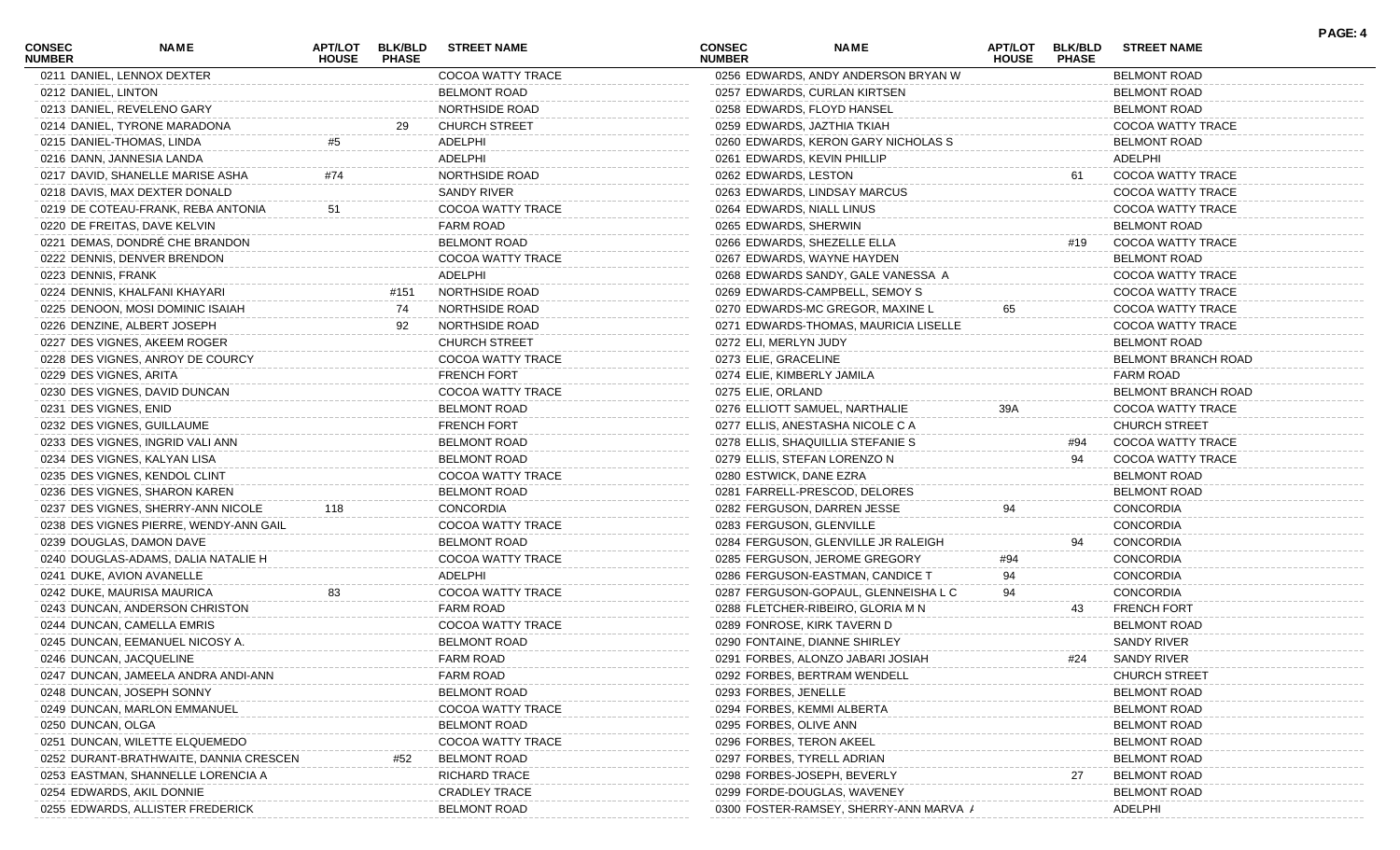| <b>CONSEC</b><br><b>NUMBER</b> | <b>NAME</b>                          | APT/LOT<br><b>HOUSE</b> | <b>BLK/BLD</b><br><b>PHASE</b> | <b>STREET NAME</b>   | <b>CONSEC</b><br><b>NUMBER</b> | <b>NAME</b>                         | <b>APT/LOT</b><br><b>HOUSE</b> | <b>BLK/BLD</b><br><b>PHASE</b> | <b>STREET NAME</b>   | PAGE: 5 |
|--------------------------------|--------------------------------------|-------------------------|--------------------------------|----------------------|--------------------------------|-------------------------------------|--------------------------------|--------------------------------|----------------------|---------|
|                                | 0301 FOURNILLIER, SHERWIN RICARDO    | 18A                     |                                | <b>FRENCH FORT</b>   |                                | 0346 GARCIA, GRACIELA MERCEDES      |                                |                                | <b>CONCORDIA</b>     |         |
|                                | 0302 FOURNILLIER ALFRED, CHERRYL M   |                         |                                | <b>FRENCH FORT</b>   |                                | 0347 GARCIA, LIAM RICARDO MARK      |                                |                                | ADELPHI              |         |
|                                | 0303 FRANCIS, DESIREE LAVAUGHN       |                         |                                | <b>CONCORDIA</b>     |                                | 0348 GARCIA, RUEDYNE CHRISTINA      |                                |                                | <b>FRENCH FORT</b>   |         |
|                                | 0304 FRANCIS, KERN JOEL J            |                         |                                | <b>BELMONT ROAD</b>  |                                | 0349 GARDINER, ANTON AKEMO JUNIOR   |                                |                                | <b>CHURCH STREET</b> |         |
|                                | 0305 FRANCIS, KURT CURNETTE M        |                         |                                | <b>BELMONT ROAD</b>  |                                | 0350 GEORGE, AMANDA WHITNEY         |                                |                                | <b>FARM ROAD</b>     |         |
|                                | 0306 FRANK, ALDENSIA FELISHA         |                         |                                | <b>FRENCH FORT</b>   |                                | 0351 GEORGE, ANTHONY REGINAL        |                                |                                | <b>BELMONT ROAD</b>  |         |
|                                | 0307 FRANK, DALE DEVON               |                         |                                | COCOA WATTY TRACE    |                                | 0352 GEORGE, AQUIL DAVIDSON AQUINO  |                                |                                | <b>CONCORDIA</b>     |         |
|                                | 0308 FRANK, DAVID DEON GASTON        |                         |                                | COCOA WATTY TRACE    | 0353 GEORGE, JASE              |                                     |                                |                                | COCOA WATTY TRACE    |         |
|                                | 0309 FRANK, DONALD SYLVESTER         |                         |                                | <b>BELMONT ROAD</b>  | 0354 GEORGE, JEAN              |                                     |                                |                                | <b>BELMONT ROAD</b>  |         |
|                                | 0310 FRANK, JOEL RICARDO             |                         |                                | <b>BELMONT ROAD</b>  | 0355 GEORGE, LEMUEL JABARIE    |                                     |                                | #41                            | <b>FARM ROAD</b>     |         |
|                                | 0311 FRANK-HAYNES, ALLICIA           |                         |                                | ADELPHI              | 0356 GEORGE, LENORA            |                                     |                                |                                | <b>BELMONT ROAD</b>  |         |
|                                | 0312 FRANKLYN, ABIGAIL MILCAH        |                         |                                | <b>BELMONT ROAD</b>  | 0357 GEORGE, MELESA ORDETH     |                                     |                                |                                | <b>CONCORDIA</b>     |         |
|                                | 0313 FRANKLYN, AKEEM MYRON           |                         |                                | <b>CHURCH STREET</b> | 0358 GEORGE, STACEY ANN V      |                                     |                                |                                | <b>CONCORDIA</b>     |         |
|                                | 0314 FRANKLYN, AKESHON MARK          |                         |                                | <b>BELMONT ROAD</b>  |                                | 0359 GEORGE, TANISHA CHELSEA DAYSHA | #27                            |                                | <b>BELMONT ROAD</b>  |         |
|                                | 0315 FRANKLYN, ANDELL ADONIS LEROY   |                         |                                | <b>BELMONT ROAD</b>  | 0360 GIBBS, KAILYN LOVE        |                                     | LP# 90                         |                                | NORTHSIDE ROAD       |         |
|                                | 0316 FRANKLYN, ANSELM                |                         |                                | <b>BELMONT ROAD</b>  | 0361 GIBBS, KEITH JUNIOR       |                                     |                                |                                | NORTHSIDE ROAD       |         |
|                                | 0317 FRANKLYN, ANTONIO               |                         |                                | <b>BELMONT ROAD</b>  | 0362 GILL, ANASTASIA GLADYS    |                                     | 19                             |                                | <b>RICHARD TRACE</b> |         |
|                                | 0318 FRANKLYN, AYESHA MARY           | 9D                      |                                | <b>BELMONT ROAD</b>  | 0363 GLASGOW, COLIN I          |                                     |                                |                                | <b>MASON HALL</b>    |         |
| 0319 FRANKLYN, BUSTER          |                                      |                         |                                | <b>BELMONT ROAD</b>  |                                | 0364 GODDARD, PATRICIA ANTOINETTE   |                                |                                | <b>CONCORDIA</b>     |         |
|                                | 0320 FRANKLYN, CHRISTON HANSON EVANS | #91                     |                                | COCOA WATTY TRACE    | 0365 GOOPTAR, SUNITA           |                                     |                                |                                | <b>CRADLEY TRACE</b> |         |
| 0321 FRANKLYN, DANIEL          |                                      |                         |                                | <b>BELMONT ROAD</b>  | 0366 GORDON, SIMOYE KEISHA     |                                     |                                |                                | NORTHSIDE ROAD       |         |
|                                | 0322 FRANKLYN, DANIELLA KIM          | 9D                      |                                | <b>CHURCH STREET</b> |                                | 0367 GRAHAM, AKEEM BRANDON          |                                |                                | COCOA WATTY TRACE    |         |
|                                | 0323 FRANKLYN, DELON DARIUS          |                         |                                | <b>BELMONT ROAD</b>  |                                | 0368 GRAHAM, CLAUDETTE ROSANA       |                                |                                | <b>BELMONT ROAD</b>  |         |
|                                | 0324 FRANKLYN, DENZIL RENALDO        |                         |                                | <b>BELMONT ROAD</b>  | 0369 GRAHAM, JUDITH            |                                     |                                |                                | <b>BELMONT ROAD</b>  |         |
|                                | 0325 FRANKLYN, GABRIEL RODNEY        |                         |                                | <b>BELMONT ROAD</b>  | 0370 GRAHAM, MARCIA SYRA       |                                     |                                |                                | <b>BELMONT ROAD</b>  |         |
| 0326 FRANKLYN, GLORIA          |                                      |                         |                                | <b>BELMONT ROAD</b>  | 0371 GRANDERSON, HENRY A R     |                                     |                                |                                | COCOA WATTY TRACE    |         |
|                                | 0327 FRANKLYN, JOSANNE DEBRA-LEE     |                         | 33B                            | <b>BELMONT ROAD</b>  | 0372 GRANDERSON, KWAME         |                                     |                                |                                | ADELPHI              |         |
|                                | 0328 FRANKLYN, JOSEPHINE             |                         |                                | <b>BELMONT ROAD</b>  | 0373 GRANT, KESIA ASHAKI       |                                     |                                |                                | <b>RICHARD TRACE</b> |         |
| 0329 FRANKLYN, KARL            |                                      |                         |                                | <b>BELMONT ROAD</b>  | 0374 GRANT, MONICA MERLE       |                                     |                                |                                | <b>RICHARD TRACE</b> |         |
|                                | 0330 FRANKLYN, KLEN KALED NEWMAN     |                         |                                | <b>BELMONT ROAD</b>  | 0375 GRAY, LESLIE RICHARD      |                                     |                                |                                | <b>FRENCH FORT</b>   |         |
|                                | 0331 FRANKLYN, LAWRENCE              |                         |                                | <b>BELMONT ROAD</b>  | 0376 GRAY, LYNNIS TAMARA       |                                     |                                |                                | <b>BELMONT ROAD</b>  |         |
|                                | 0332 FRANKLYN, MARILYN STACEY        |                         |                                | <b>BELMONT ROAD</b>  |                                | 0377 GRAY, NOVEALIN CHRISTINA       |                                |                                | <b>BELMONT ROAD</b>  |         |
|                                | 0333 FRANKLYN, MIGUILL DANIEL        |                         |                                | <b>CHURCH STREET</b> | 0378 GRAY, STREVERNS           |                                     |                                |                                | <b>BELMONT ROAD</b>  |         |
|                                | 0334 FRANKLYN, ORNELLA LIANNE        |                         |                                | <b>BELMONT ROAD</b>  | 0379 GRAY, VAULINE ELSA        |                                     |                                |                                | <b>FRENCH FORT</b>   |         |
|                                | 0335 FRANKLYN, PHENNELLA KEZIA       | 23                      |                                | <b>CHURCH STREET</b> | 0380 GRAY, VICTOR TIMON        |                                     |                                |                                | <b>BELMONT ROAD</b>  |         |
|                                | 0336 FRANKLYN, RENÉ ADRIAN LAWRENCE  |                         |                                |                      |                                |                                     |                                |                                |                      |         |
|                                |                                      |                         |                                | ADELPHI              |                                | 0381 GREEN, JACQUELINE CHARMAINE    |                                |                                | <b>BELMONT ROAD</b>  |         |
|                                | 0337 FRANKLYN, SIR KARL LEEVAN       | #23                     |                                | <b>CHURCH STREET</b> |                                | 0382 GREENIDGE, ESTHER ELIZABETH    |                                |                                | <b>FARM ROAD</b>     |         |
|                                | 0338 FRANKLYN, TAMAR JASELLE         | #9                      |                                | <b>CHURCH STREET</b> | 0383 GREENIDGE, EVA ELMA       |                                     |                                |                                | <b>BELMONT ROAD</b>  |         |
|                                | 0339 FRANKLYN, URIC LINCOLN          |                         |                                | <b>BELMONT ROAD</b>  |                                | 0384 GREENIDGE, NADINE PAULA        |                                |                                | <b>BELMONT ROAD</b>  |         |
|                                | 0340 FRANKLYN-BERRY, SANDRA MARILYN  |                         |                                | <b>BELMONT ROAD</b>  |                                | 0385 GREENIDGE-ANDERSON, EILEEN E   |                                |                                | <b>BELMONT ROAD</b>  |         |
|                                | 0341 FRANKLYN-MAXIME, AARIKA M       |                         |                                | <b>BELMONT ROAD</b>  |                                | 0386 GRIMSHAW, ANDRA MONICA         |                                |                                | <b>BELMONT ROAD</b>  |         |
|                                | 0342 FRASER, MARION ESTERLYN         |                         |                                | COCOA WATTY TRACE    |                                | 0387 GRIMSHAW, CURLON LINDSAY       |                                | 14                             | <b>BELMONT ROAD</b>  |         |
|                                | 0343 FRASER-FRANK, BERNADETTE P      |                         |                                | <b>MASON HALL</b>    |                                | 0388 GRIMSHAW, DELMAR SHELLFORD     |                                |                                | <b>BELMONT ROAD</b>  |         |
|                                | 0344 FREDERICK, NATHANIEL            |                         |                                | ADELPHI              | 0389 GRIMSHAW, DILLON DAVE     |                                     |                                | 14                             | <b>BELMONT ROAD</b>  |         |
|                                | 0345 GANTEAUME, JAMILLE NATAKEE      |                         |                                | <b>FRENCH FORT</b>   | 0390 GRIMSHAW, KENNETH         |                                     |                                |                                | <b>BELMONT ROAD</b>  |         |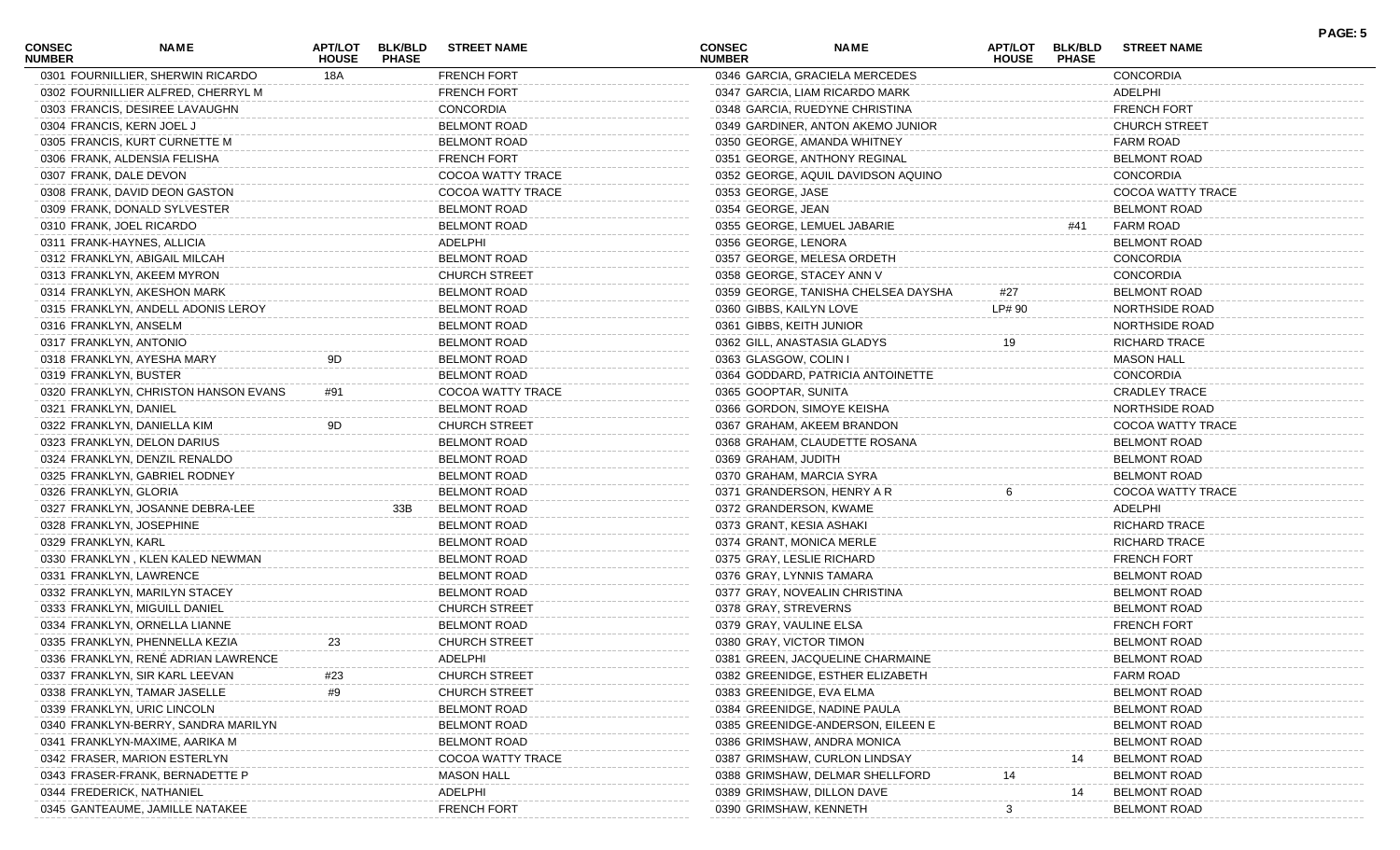| <b>CONSEC</b><br><b>NUMBER</b> | NAME                              | <b>APT/LOT</b><br><b>HOUSE</b> | <b>BLK/BLD</b><br><b>PHASE</b> | <b>STREET NAME</b>       | <b>CONSEC</b><br><b>NUMBER</b> | <b>NAME</b>                             | APT/LOT<br><b>HOUSE</b> | <b>BLK/BLD</b><br><b>PHASE</b> | <b>STREET NAME</b>       | PAGE: 6 |
|--------------------------------|-----------------------------------|--------------------------------|--------------------------------|--------------------------|--------------------------------|-----------------------------------------|-------------------------|--------------------------------|--------------------------|---------|
|                                | 0391 GRIMSHAW, KEON NEKERO C      |                                | #14                            | <b>BELMONT ROAD</b>      |                                | 0436 INNISS, JELESE DONA JOELINE        |                         |                                | <b>BELMONT ROAD</b>      |         |
|                                | 0392 GRIMSHAW, KERN LENNOX KEITH  |                                |                                | <b>CHURCH STREET</b>     |                                | 0437 INNISS, JINNEL KARISSIA            |                         |                                | ADELPHI                  |         |
|                                | 0393 GRIMSHAW, LINDSAY DAVE       |                                |                                | <b>BELMONT ROAD</b>      |                                | 0438 INNISS, JOEL DESMOND               |                         | #54                            | <b>BELMONT ROAD</b>      |         |
|                                | 0394 GUNN EDWARDS, ETHLYN         |                                | 61                             | COCOA WATTY TRACE        |                                | 0439 ISAAC, ADRIAN ATIRA ARISTOLE L     |                         |                                | <b>CONCORDIA</b>         |         |
| 0395 GUY, AISHA SHAYLA         |                                   |                                |                                | <b>BELMONT ROAD</b>      | 0440 ISAAC, AGATHA             |                                         |                         |                                | <b>CONCORDIA</b>         |         |
| 0396 GUY, DERICK DAVE          |                                   |                                |                                | <b>BELMONT ROAD</b>      | 0441 ISAAC, DELISCEIA          |                                         |                         |                                | <b>CONCORDIA</b>         |         |
|                                | 0397 GUY, HARVEY TYRON            |                                |                                | <b>COCOA WATTY TRACE</b> |                                | 0442 ISAAC, FOSTER LEONOUS              |                         |                                | <b>CONCORDIA</b>         |         |
|                                | 0398 GUY, KRISTAL SHELLY-ANN      |                                | #25                            | <b>CHURCH STREET</b>     |                                | 0443 ISAAC, LISELLE ANICA KADIE         |                         |                                | COCOA WATTY TRACE        |         |
|                                | 0399 GUY, SELBY CARISTON          |                                |                                | <b>RICHARD TRACE</b>     |                                | 0444 ISAAC, MATTHEW GEORGE              |                         |                                | NORTHSIDE ROAD           |         |
|                                | 0400 HAMILTON, MICKELLA           |                                |                                | <b>RICHARD TRACE</b>     |                                | 0445 ISAAC-WERNER, EMRIS CHIRMIN        |                         |                                | <b>CONCORDIA</b>         |         |
|                                | 0401 HAMILTON, SEETA DEVI         |                                |                                | <b>BELMONT ROAD</b>      |                                | 0446 JACK, AVENELLE CADEDRA             |                         |                                | ADELPHI                  |         |
|                                | 0402 HARRACKSINGH, ANNGINE        |                                |                                | <b>FARM ROAD</b>         |                                | 0447 JACK, DARION BRANDON               |                         |                                | ADELPHI                  |         |
|                                | 0403 HAYDES, LEON SHERWYNE        |                                | 28                             | <b>BELMONT ROAD</b>      |                                | 0448 JACK, ROMANIQUE TWYLA              | #18A                    |                                | <b>FRENCH FORT</b>       |         |
|                                | 0404 HAYNES, ANTHONY EVANS        |                                |                                | ADELPHI                  |                                | 0449 JACK, TAMIKA AKEISHA               |                         |                                | <b>CRADLEY TRACE</b>     |         |
| 0405 HENRY, ANGELLE A          |                                   |                                |                                | COCOA WATTY TRACE        |                                | 0450 JACK ALFRED, AMANDA KAREN          |                         |                                | <b>FRENCH FORT</b>       |         |
|                                | 0406 HENRY, ANNETTE MERLE         |                                |                                | ADELPHI                  |                                | 0451 JACKSON, EUGENE GLENROY            |                         |                                | <b>BELMONT ROAD</b>      |         |
| 0407 HENRY, CURTIS             |                                   |                                |                                | ADELPHI                  |                                | 0452 JACKSON, JEFFREY M K               |                         |                                | <b>BELMONT ROAD</b>      |         |
|                                | 0408 HENRY, CURTIS DAVID          |                                |                                | <b>BELMONT ROAD</b>      |                                | 0453 JACKSON-TRIM, MILCAH               |                         |                                | ADELPHI                  |         |
|                                | 0409 HENRY, DEMISHA MOESHA S K    |                                |                                | ADELPHI                  | 0454 JACOB, GARTH              |                                         |                         |                                | <b>BELMONT ROAD</b>      |         |
|                                | 0410 HENRY, DEXTER DESMOND        |                                |                                | ADELPHI                  |                                | 0455 JAMES, ASHAWN KELVIN YANIQUE       |                         |                                | <b>FRENCH FORT</b>       |         |
|                                | 0411 HENRY, EVELYN ANN-MARIE      | 8                              |                                | <b>BELMONT ROAD</b>      |                                | 0456 JAMES, DENROY DALSTON              |                         |                                | ADELPHI                  |         |
|                                | 0412 HENRY, GILLIAN ANTOINETTE    |                                |                                | COCOA WATTY TRACE        | 0457 JAMES, KESHON KURT        |                                         |                         |                                | NORTHSIDE ROAD           |         |
|                                | 0413 HENRY, IRWIN MICHAEL         |                                |                                | <b>BELMONT ROAD</b>      |                                | 0458 JAMES, RAYMOND RADCLIFF            |                         |                                | <b>FRENCH FORT</b>       |         |
|                                | 0414 HENRY, KACIE DIANDRA         |                                |                                | COCOA WATTY TRACE        | 0459 JAMES, ROOSEVELT          |                                         |                         |                                | <b>FRENCH FORT</b>       |         |
|                                | 0415 HENRY, LEAONARD ERAMY        |                                |                                | <b>BELMONT ROAD</b>      | 0460 JAMES, RUBY ANGELA        |                                         |                         |                                | <b>BELMONT ROAD</b>      |         |
| 0416 HENRY, MONICA             |                                   |                                |                                | ADELPHI                  |                                | 0461 JAMES, SHELLY ANN ANTIONETTE       |                         |                                | <b>CONCORDIA</b>         |         |
|                                |                                   |                                | #56                            | COCOA WATTY TRACE        |                                |                                         |                         |                                |                          |         |
|                                | 0417 HENRY, ROCHELLE SHELANNAH    |                                |                                |                          |                                | 0462 JAMES, SHERMA KARLENE              |                         |                                | <b>FRENCH FORT</b>       |         |
|                                | 0418 HENRY, ROGER STEVE           |                                |                                | NORTHSIDE ROAD           |                                | 0463 JAMES, SHERRIDON ROOSEVELT         |                         |                                | <b>FRENCH FORT</b>       |         |
| 0419 HENRY, SHAWN              |                                   |                                |                                | <b>BELMONT ROAD</b>      | 0464 JOB, ASTRA                |                                         |                         |                                | ADELPHI                  |         |
|                                | 0420 HENRY DES VIGNES, ANNIE IVA  |                                |                                | COCOA WATTY TRACE        |                                | 0465 JOEFIELD, CHENOA GABRIELLE         |                         |                                | NORTHSIDE ROAD           |         |
|                                | 0421 HENRY ROBERTS, BRENDA        |                                |                                | NORTHSIDE ROAD           |                                | 0466 JOEFIELD, CHERISE TRISKA           |                         |                                | <b>FARM ROAD</b>         |         |
|                                | 0422 HENRY-MANSWELL, LAFFESHA S K |                                |                                | ADELPHI                  |                                | 0467 JOEFIELD, DWAYNE KWAME             |                         |                                | FARM ROAD                |         |
|                                | 0423 HENRY-MAYERS, AVERNELLE A    | 93                             |                                | COCOA WATTY TRACE        |                                | 0468 JOEFIELD, JUDAH SHIRWAYNE          |                         |                                | FARM ROAD                |         |
|                                | 0424 HILLS, CHEZELLE CHERISSA     |                                |                                | <b>BELMONT ROAD</b>      |                                | 0469 JOEFIELD, JUSTIN DOMINIC MARC      |                         |                                | MC KENNA'S VALE          |         |
|                                | 0425 HILLS, CHEZLON CHEROLD       |                                | 9A                             | <b>BELMONT ROAD</b>      |                                | 0470 JOEFIELD COLLETT, EDITH ELIZABETH  |                         |                                | <b>BELMONT ROAD</b>      |         |
|                                | 0426 HISLOP, LINDEN THOMAS        |                                |                                | <b>BELMONT ROAD</b>      |                                | 0471 JOEFIELD-PIERRE, CHENICE LA SHANVE |                         |                                | FARM ROAD                |         |
|                                | 0427 HISLOP, ROGER DIRK           |                                |                                | <b>BELMONT ROAD</b>      | 0472 JOHN, AKEISHA AVA         |                                         |                         |                                | NORTHSIDE ROAD           |         |
|                                | 0428 HOLDER, KEON EDWIN           |                                |                                | <b>FARM ROAD</b>         | 0473 JOHN, AREN ALANO          |                                         |                         |                                | <b>CRADLEY TRACE</b>     |         |
|                                | 0429 HONORE, LAWRENCE DAVE        |                                |                                | <b>BELMONT ROAD</b>      |                                | 0474 JOHN BUTCHER, JULIET               |                         |                                | ADELPHI                  |         |
|                                | 0430 HOYTE, CANDIDUS TECHLON      |                                |                                | COCOA WATTY TRACE        |                                | 0475 JOHN-CATO, NATASHA NATALIE R       |                         |                                | COCOA WATTY TRACE        |         |
|                                | 0431 HUGHES, CORLEATHA            |                                |                                | <b>CRADLEY TRACE</b>     |                                | 0476 JOHNSON, ALAIN LLOYD SEAN          |                         |                                | <b>BELMONT ROAD</b>      |         |
|                                | 0432 IIVONEN, CAROL ANN CHRISTINE |                                |                                | <b>BELMONT ROAD</b>      |                                | 0477 JOHNSON, ALYSA JANIQUE             |                         |                                | <b>BELMONT ROAD</b>      |         |
| 0433 INNIS, RAYMOND L          |                                   |                                |                                | ADELPHI                  |                                | 0478 JOHNSON, EZRA WATSON               |                         |                                | <b>COCOA WATTY TRACE</b> |         |
| 0434 INNISS, CURTIS            |                                   |                                |                                | ADELPHI                  |                                | 0479 JOHNSON, KERN KIRTSON              |                         |                                | FARM ROAD                |         |
|                                | 0435 INNISS, GEORGE JACKMAN       |                                |                                | <b>BELMONT ROAD</b>      |                                | 0480 JOHNSON, LLOYD JOSEPH JNR          |                         |                                | <b>BELMONT ROAD</b>      |         |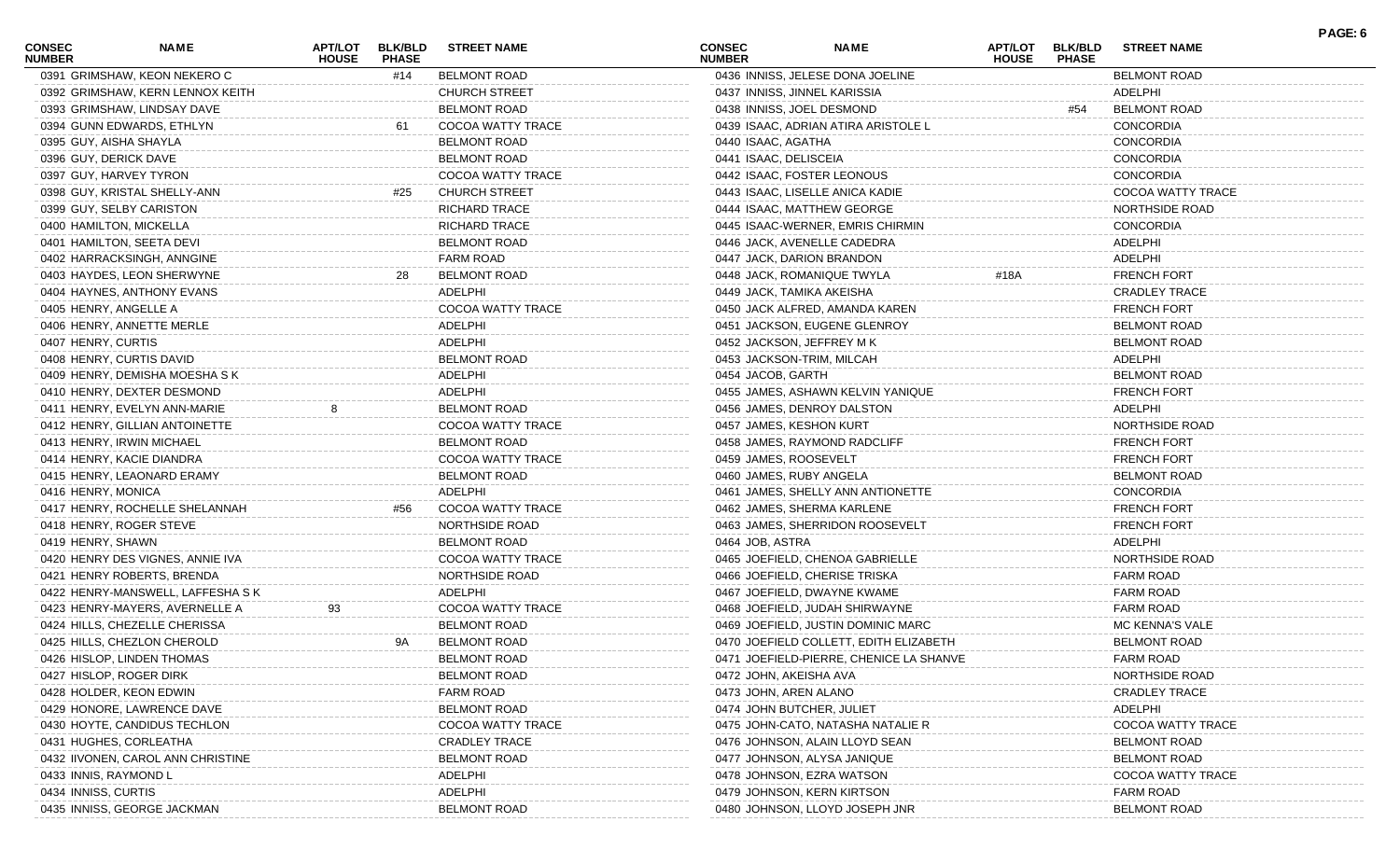| <b>CONSEC</b><br><b>NUMBER</b> | <b>NAME</b>                           | <b>APT/LOT</b><br><b>HOUSE</b> | <b>BLK/BLD</b><br><b>PHASE</b> | <b>STREET NAME</b>       | <b>CONSEC</b><br><b>NUMBER</b> | <b>NAME</b>                          | <b>HOUSE</b> | APT/LOT BLK/BLD<br><b>PHASE</b> | <b>STREET NAME</b>    | <b>PAGE: 7</b> |
|--------------------------------|---------------------------------------|--------------------------------|--------------------------------|--------------------------|--------------------------------|--------------------------------------|--------------|---------------------------------|-----------------------|----------------|
|                                | 0481 JOHNSON, RAUL LEON               |                                |                                | <b>BELMONT ROAD</b>      |                                | 0526 LEITH, SHIRLEY VERONICA         |              |                                 | <b>BELMONT ROAD</b>   |                |
|                                | 0482 JOHNSON, RYAN COURTNEY ERIK      |                                |                                | <b>BELMONT ROAD</b>      | 0527 LESTER, VERNA PETAL       |                                      | #156         |                                 | NORTHSIDE ROAD        |                |
|                                | 0483 JOHNSON, TERRY LORENZO           |                                |                                | COCOA WATTY TRACE        | 0528 LEWIS, ETHLYN             |                                      |              |                                 | FARM ROAD             |                |
|                                | 0484 JONES, DENNIS PHILLIP            |                                |                                | COCOA WATTY TRACE        |                                | 0529 LEWIS, HAROLD JOSEPH            |              |                                 | COCOA WATTY TRACE     |                |
|                                | 0485 JONES, DEXTER BEVON              |                                |                                | COCOA WATTY TRACE        | 0530 LEWIS, ISAIAH JOSEPH      |                                      |              | #13                             | COCOA WATTY TRACE     |                |
|                                | 0486 JONES, DONNECIA SHONTELLEA       |                                |                                | <b>CRADLEY TRACE</b>     | 0531 LEWIS, JOSIAH JOB         |                                      |              | #13                             | COCOA WATTY TRACE     |                |
|                                | 0487 JONES, DONNELL SAQUAN            |                                |                                | <b>CRADLEY TRACE</b>     |                                | 0532 LEWIS, MELESSA ONICA            |              |                                 | <b>BELMONT ROAD</b>   |                |
| 0488 JONES, JOY LIZ            |                                       |                                |                                | COCOA WATTY TRACE        | 0533 LEWIS, RYAN DEAN          |                                      |              |                                 | <b>FARM ROAD</b>      |                |
|                                | 0489 JONES, LYDIA NAIMOOL             |                                |                                | <b>FRENCH FORT</b>       |                                | 0534 LEWIS, SHELLY-ANN LAUREN        |              |                                 | <b>FARM ROAD</b>      |                |
|                                | 0490 JONES, MARIA LOU ANNA            |                                |                                | <b>BELMONT ROAD</b>      |                                | 0535 LOGAN, JAEL JAMILA KHADIJA      | 74           |                                 | <b>CONCORDIA</b>      |                |
|                                | 0491 JONES, MICHELLE GEANELLE         |                                |                                | COCOA WATTY TRACE        |                                | 0536 LONDON-ALLEYNE, DESA AKHILA A   |              |                                 | <b>CONCORDIA</b>      |                |
| 0492 JONES, REYNOLD            |                                       |                                |                                | <b>BELMONT ROAD</b>      |                                | 0537 LOVELACE, ZION NYONDE CHE       | #55          |                                 | COCOA WATTY TRACE     |                |
| 0493 JORDAN, IOLA              |                                       |                                |                                | <b>FARM ROAD</b>         |                                | 0538 LOVELL, CARLOS HOLLIS           |              |                                 | <b>BELMONT ROAD</b>   |                |
|                                | 0494 JORDAN, WHITNY ARINISHA          |                                |                                | <b>CALDER HALL TRACE</b> | 0539 LOVELL, CYNTHIA           |                                      |              |                                 | <b>BELMONT ROAD</b>   |                |
|                                | 0495 JORDAN-FRANKLYN, PAT             |                                |                                | <b>BELMONT ROAD</b>      |                                | 0540 LOVELL, KELVIN LENNARD          |              |                                 | COCOA WATTY TRACE     |                |
|                                | 0496 JORDAN-VILAIN, CANDACE LOUISA    |                                |                                | <b>CALDER HALL TRACE</b> |                                | 0541 LOVELL, PATRICE CHERISE WHITNEY |              |                                 | COCOA WATTY TRACE     |                |
|                                | 0497 JOSEPH, BETTY MARY               |                                |                                | <b>BELMONT ROAD</b>      |                                | 0542 LUCAS, ACKAYLA SARIAH           |              | #214                            | <b>CRADLEY TRACE</b>  |                |
|                                | 0498 JOSEPH, LETTON EXBART            |                                |                                | ADELPHI                  |                                | 0543 LUCAS, CRYSTAL TERRI ANN        |              |                                 | <b>CRADLEY TRACE</b>  |                |
|                                | 0499 JOSEPH, RICARDO CARRION          |                                |                                | CONCORDIA                |                                | 0544 LUCAS, MOLLY AUGUSTINE          |              |                                 | <b>CRADLEY TRACE</b>  |                |
|                                | 0500 JOSEPH, SPARKLES EDEN S          |                                |                                | <b>CHURCH STREET</b>     |                                | 0545 LUCAS, SHANNON KRISTOFF COLLIN  |              |                                 | <b>CRADLEY TRACE</b>  |                |
|                                | 0501 JOSEPH, THEOPHILUS               |                                | #15                            | <b>CRADLEY TRACE</b>     |                                | 0546 LUCAS, SHAWN CHRISTOPHER P      |              |                                 | CRADLEY               |                |
|                                | 0502 JOSEPH-OTTLEY, PERVIS            |                                |                                | NORTHSIDE ROAD           |                                | 0547 LUCAS, SHAWRELA ANNASTACIA      |              |                                 | <b>CRADLEY TRACE</b>  |                |
|                                | 0503 JOSEPH-WALCOTT, VALERIE NATASHA  |                                |                                | COCOA WATTY TRACE        | 0548 MADRAY, SHARON            |                                      |              |                                 | <b>BELMONT ROAD</b>   |                |
|                                | 0504 JULIEN, DAPHNE THEODORA          |                                |                                | <b>RICHARD TRACE</b>     |                                | 0549 MAHARAJ-FRANKLYN, KALOUTIE      |              |                                 | <b>BELMONT ROAD</b>   |                |
|                                | 0505 KENNEDY, AKEISHA SAMANTHA        |                                | 55                             | ADELPHI                  |                                | 0550 MANGAROO, RHEA AVANEL           |              |                                 | <b>BELMONT ROAD</b>   |                |
|                                | 0506 KENNEDY, KENRICK ROBERT          |                                |                                | <b>BELMONT ROAD</b>      |                                | 0551 MANSWELL, AKIENE JAVIER         |              |                                 | COCOA WATTY TRACE     |                |
| 0507 KENNEDY, MICHAEL          |                                       |                                |                                | ADELPHI                  |                                | 0552 MANSWELL, AYOKA AKESHA S        | 81           |                                 | COCOA WATTY TRACE     |                |
|                                | 0508 KENNEDY, NICHOLAS CHARLES RONALD |                                |                                | ADELPHI                  |                                | 0553 MANSWELL-LEWIS, CANDY R         |              |                                 | COCOA WATTY TRACE     |                |
|                                | 0509 KERR, DOMINIQUE KEMIA            |                                |                                | <b>CRADLEY TRACE</b>     |                                | 0554 MARCELLE MATTHEWS, BEVERLY      |              | 58                              | <b>BELMONT ROAD</b>   |                |
|                                | 0510 KERR, SHAQUILLE XAVIER           |                                | #27                            | ADELPHI                  | 0555 MARK, CLEVE               |                                      |              |                                 | <b>BELMONT ROAD</b>   |                |
|                                | 0511 KERR-ALEXANDER, SHEENA ANEESHIA  |                                | LP56                           | <b>BELMONT ROAD</b>      |                                | 0556 MARK, DALIA J'VON RENE          |              | #4A                             | <b>BELMONT ROAD</b>   |                |
|                                | 0512 LA GUERRA, AMELIA PATRICIA       |                                |                                | CONCORDIA                |                                | 0557 MARSHALL, CHESTERFIELD          |              |                                 | <b>BELMONT ROAD</b>   |                |
|                                | 0513 LAIDLOW, BASIL CARSTEIN ORIEN    |                                |                                | <b>BELMONT ROAD</b>      |                                | 0558 MARSHALL, DARIUS GERARD ERIC    | 82           |                                 | <b>BELMONT ROAD</b>   |                |
|                                | 0514 LAIDLOW CAPRIETTA, CHERYL MARY   |                                |                                | <b>BELMONT ROAD</b>      | 0559 MARTIN, HORACE            |                                      |              |                                 | <b>BELMONT ROAD</b>   |                |
|                                | 0515 LAIDLOW-SARGEANT, NATALIE A      |                                |                                | <b>BELMONT ROAD</b>      |                                | 0560 MARTIN, SHERIDAN EVEROLD        |              |                                 | <b>BELMONT ROAD</b>   |                |
| 0516 LAMB, ADINA               |                                       |                                |                                | <b>BELMONT ROAD</b>      |                                | 0561 MARTIN, VERLINE VERNELLA        |              |                                 | <b>BELMONT ROAD</b>   |                |
|                                | 0517 LAMBKIN, MINEVA LERETO           |                                |                                | COCOA WATTY TRACE        | 0562 MATTHEW, CANDICE          |                                      |              |                                 | <b>BELMONT ROAD</b>   |                |
|                                | 0518 LAWRENCE, ANDRE ALEX             |                                |                                | <b>CRADLEY TRACE</b>     |                                | 0563 MATTHEWS, CLAYTON MICHAEL       |              |                                 | NORTHSIDE ROAD        |                |
|                                | 0519 LAWRENCE, ANDY TREVOR            |                                |                                | <b>CRADLEY TRACE</b>     |                                | 0564 MATTHEWS, CLEAVON MICHAEL       |              |                                 | <b>NORTHSIDE ROAD</b> |                |
|                                | 0520 LAYNE, JOSANNE SAMANTHA          |                                |                                | CRADLEY                  |                                | 0565 MATTHEWS, MICHAEL ANTHONY       |              |                                 | ADELPHI               |                |
|                                | 0521 LAYNE, JOSEPH JODY JASON         |                                |                                | CRADLEY                  |                                | 0566 MATTHEWS, ROCHELLE SHARIA       |              |                                 | ADELPHI               |                |
|                                | 0522 LEACOCK, ALDON SAMUEL            |                                |                                | ADELPHI                  |                                | 0567 MC BURNIE, KENDOL ANSLEM        |              | LP 114                          | <b>FRENCH FORT</b>    |                |
|                                | 0523 LEARMONT, GRACE E S E            |                                |                                | COCOA WATTY TRACE        |                                | 0568 MC KAIN, CHRISTINE SHEILA       |              |                                 | ADELPHI               |                |
|                                | 0524 LEARMONT, JOHNLEY A R            |                                |                                | COCOA WATTY TRACE        |                                | 0569 MC KAIN, PATRICIA CLAUDIA       |              |                                 | ADELPHI               |                |
| 0525 LEITH, JACQUELINE         |                                       |                                |                                | <b>BELMONT ROAD</b>      |                                | 0570 MC KELLAR, ELIZABETH            |              |                                 | <b>RICHARD TRACE</b>  |                |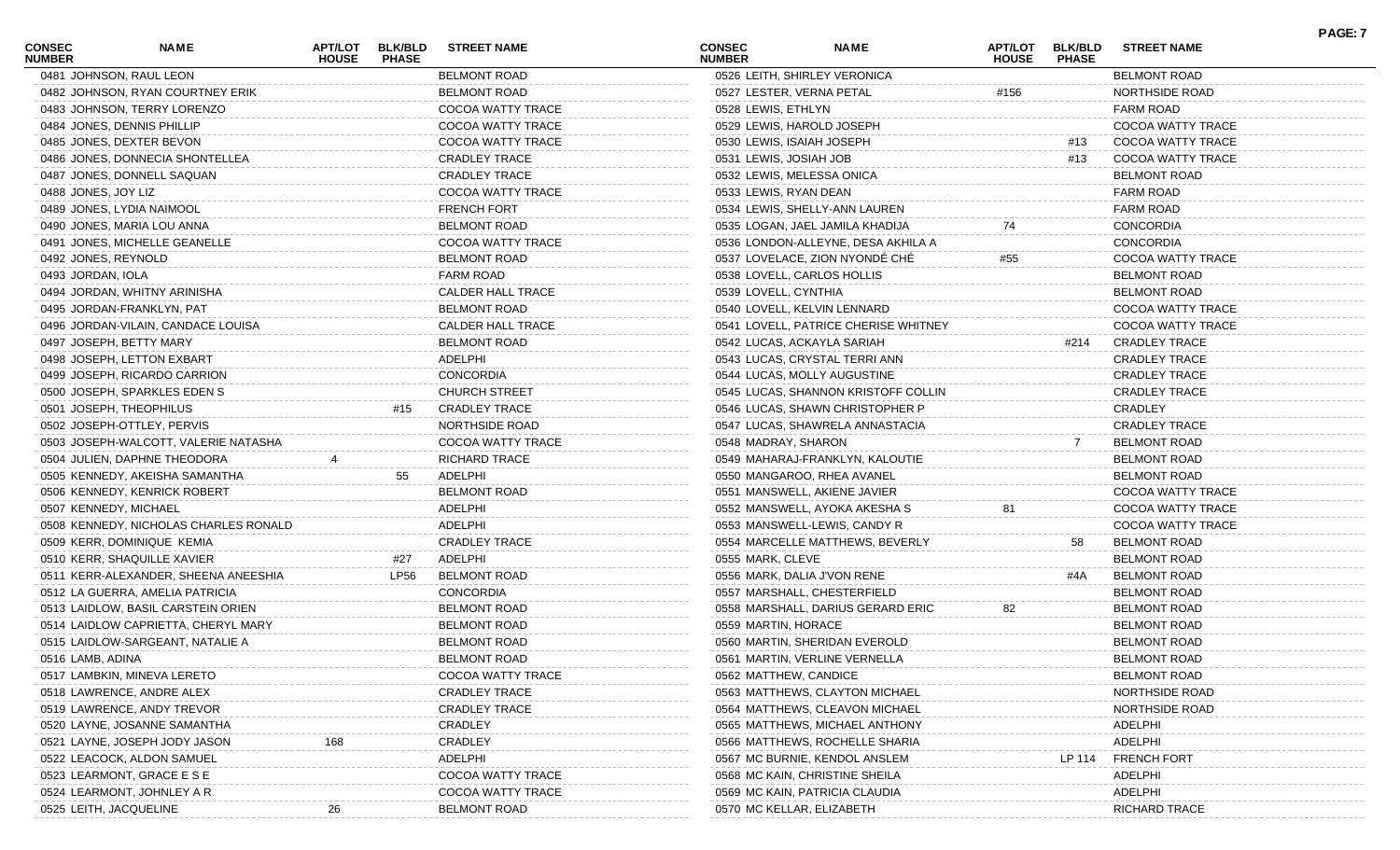| <b>CONSEC</b><br><b>NUMBER</b> | <b>NAME</b>                           | APT/LOT<br><b>HOUSE</b> | <b>BLK/BLD</b><br><b>PHASE</b> | <b>STREET NAME</b>    | <b>CONSEC</b><br><b>NUMBER</b> | <b>NAME</b>                         | <b>APT/LOT</b><br><b>HOUSE</b> | <b>BLK/BLD</b><br><b>PHASE</b> | <b>STREET NAME</b>   | PAGE: 8 |
|--------------------------------|---------------------------------------|-------------------------|--------------------------------|-----------------------|--------------------------------|-------------------------------------|--------------------------------|--------------------------------|----------------------|---------|
|                                | 0571 MC KELLAR, GARRETT ELLIS         |                         |                                | <b>RICHARD TRACE</b>  |                                | 0616 MOORE, TERRY GILBERT           |                                |                                | ADELPHI              |         |
|                                | 0572 MC KELLAR, GELIZE LOUISA         |                         |                                | <b>RICHARD TRACE</b>  | 0617 MOOTOO, CLYDE             |                                     |                                |                                | <b>BELMONT ROAD</b>  |         |
|                                | 0573 MC KELLAR, GIDEON GODFREY        |                         |                                | <b>RICHARD TRACE</b>  |                                | 0618 MORRIS, RENE SAMUEL CARLTON    |                                | 74                             | <b>CONCORDIA</b>     |         |
|                                | 0574 MC KELLAR, GODFREY               |                         |                                | <b>RICHARD TRACE</b>  | 0619 MORRIS, SAMUEL            |                                     |                                |                                | <b>BELMONT ROAD</b>  |         |
|                                | 0575 MC KENNA, BENSON                 |                         |                                | CONCORDIA             | 0620 MORRIS, WILTON            |                                     |                                |                                | <b>BELMONT ROAD</b>  |         |
| 0576 MC KENNA, DIXON           |                                       |                         |                                | <b>CONCORDIA</b>      | 0621 MOSES, NICOLE             |                                     |                                |                                | ADELPHI              |         |
| 0577 MC KENNA, ELI             |                                       |                         |                                | <b>CONCORDIA</b>      |                                | 0622 MURPHY, CAMESHA NAKITA         |                                |                                | <b>BELMONT ROAD</b>  |         |
| 0578 MC KENNA, HAMIL           |                                       |                         |                                | <b>CONCORDIA</b>      |                                | 0623 MURRAY, DOUGLAS NICOLUS        |                                | 73B                            | COCOA WATTY TRACE    |         |
|                                | 0579 MC KENNA, NICOLE YVETTE          |                         |                                | <b>CONCORDIA</b>      |                                | 0624 MURRAY-BALFOUR, TRACY ANN C    |                                | 73B                            | COCOA WATTY TRACE    |         |
|                                | 0580 MC KENNA, NICOLEEN COLISSA       |                         |                                | <b>CONCORDIA</b>      | 0625 NEDD, AULDITH ARLENE      |                                     | 21                             |                                | <b>CRADLEY TRACE</b> |         |
|                                | 0581 MC KENNA, VANESSA D              |                         |                                | <b>NORTHSIDE ROAD</b> | 0626 NEDD, CARMEN              |                                     |                                |                                | <b>BELMONT ROAD</b>  |         |
|                                | 0582 MC KENZIE, SHERWIN STEVE         |                         |                                | <b>BELMONT ROAD</b>   |                                | 0627 NEDD, KEITEL DENNISON          |                                | -21                            | <b>CRADLEY TRACE</b> |         |
|                                | 0583 MC LEAN, VICTOR W                | 98                      |                                | COCOA WATTY TRACE     |                                | 0628 NEDD, LEON PHILBERT AUGUSTUS   | 21                             |                                | <b>CRADLEY TRACE</b> |         |
|                                | 0584 MC LEAN MOSES, LIANNA ALUNA      |                         |                                | <b>BELMONT ROAD</b>   |                                | 0629 NEDD, PHILBERT AUGUSTUS        | 21                             |                                | <b>CRADLEY TRACE</b> |         |
|                                | 0585 MC LEOD, DEON DAVID SAMUEL E     |                         |                                | <b>BELMONT ROAD</b>   |                                | 0630 NEDD, SANDRA LORETTA           |                                |                                | <b>CONCORDIA</b>     |         |
|                                | 0586 MC LEOD, ROGER SEAN              |                         |                                | BELMONT ROAD          |                                | 0631 NELSON, VERNIL SYLVERT         |                                |                                | COCOA WATTY TRACE    |         |
|                                | 0587 MC LEOD, SAMUEL BATHOLOMEW       |                         |                                | <b>BELMONT ROAD</b>   |                                | 0632 NELSON-PRICE, ALICIA BELINDA   |                                |                                | COCOA WATTY TRACE    |         |
|                                | 0588 MC PHERSON, EMERLIE              |                         |                                | ADELPHI               |                                | 0633 NICHOLAS, SAMANTHA KIMBERLY    |                                |                                | <b>CONCORDIA</b>     |         |
|                                | 0589 MEJIAS, SHIVON NICKOLETT         | #6                      |                                | <b>RICHARD TRACE</b>  |                                | 0634 NICHOLAS-DYETH, AMANDA TIFFANY |                                | #26                            | ADELPHI              |         |
|                                | 0590 MEJIAS-ROBERTS, ANNESA NATALIA   | APT <sub>3</sub>        |                                | <b>RICHARD TRACE</b>  |                                | 0635 NICHOLS, SHANTEL MARSHA D      |                                |                                | CALDER HALL TRACE    |         |
|                                | 0591 MELVILLE, ALFRED EUGENE          |                         |                                | FARM ROAD             |                                | 0636 NOEL, BURTON CARLTON           |                                |                                | ADELPHI              |         |
|                                | 0592 MELVILLE, ASHAKIE TAMARA C       |                         |                                | COCOA WATTY TRACE     |                                | 0637 NOEL, ELLISON ALEXANDER        |                                |                                | <b>CRADLEY TRACE</b> |         |
|                                |                                       |                         |                                |                       |                                |                                     |                                |                                |                      |         |
|                                | 0593 MELVILLE, DENIECE AARIANA THELMA |                         |                                | <b>FARM ROAD</b>      | 0638 NOEL, KENUBERT            |                                     |                                |                                | ADELPHI              |         |
|                                | 0594 MELVILLE, JENNIFER JERMAINE      |                         |                                | FARM ROAD             | 0639 NORA, JEVHON AKEEM        |                                     |                                |                                | <b>BELMONT ROAD</b>  |         |
|                                | 0595 MELVILLE, JULIEN EUGENE          |                         |                                | <b>FARM ROAD</b>      |                                | 0640 NORA-SAMUEL, SHIRMIN SHARON    |                                |                                | <b>BELMONT ROAD</b>  |         |
|                                | 0596 MELVILLE, RAYANNE KADISHA        |                         |                                | <b>RICHARD TRACE</b>  | 0641 NURSE, DAVID              |                                     |                                |                                | <b>FRENCH FORT</b>   |         |
|                                | 0597 MELVILLE, SHARON DIAN            |                         |                                | <b>FARM ROAD</b>      |                                | 0642 O'NEIL, SHAQUILLE DANIEL       | #31                            |                                | <b>FARM ROAD</b>     |         |
|                                | 0598 MELVILLE, SHIANN SHINELLE        |                         |                                | FARM ROAD             |                                | 0643 OGISTE, LANCE RODERICK         |                                |                                | <b>BELMONT ROAD</b>  |         |
|                                | 0599 MELVILLE, SHONIQUE SHARIEL       |                         |                                | <b>FARM ROAD</b>      | 0644 OGISTE, MONICA            |                                     |                                |                                | <b>BELMONT ROAD</b>  |         |
|                                | 0600 MELVILLE WARNER, LUCILLE         |                         |                                | <b>NORTHSIDE ROAD</b> |                                | 0645 OGISTE, WENDELL SHELDON        |                                |                                | <b>BELMONT ROAD</b>  |         |
|                                | 0601 MEYERS, THALIA TIANNA            | #58                     |                                | <b>CONCORDIA</b>      | 0646 OLIVER, CLEVON            |                                     |                                |                                | BELMONT BRANCH ROAD  |         |
|                                | 0602 MITCHELL, NIGEL RICARDO          |                         |                                | ADELPHI               | 0647 ORR, KERWYN ALVAN         |                                     |                                |                                | <b>CHURCH STREET</b> |         |
|                                | 0603 MITCHELL, SELWYN                 |                         |                                | <b>FRENCH FORT</b>    | 0648 OSMOND, ANNET             |                                     |                                |                                | ADELPHI              |         |
|                                | 0604 MITCHELL, SHAWN RODNEY           |                         |                                | <b>BELMONT ROAD</b>   |                                | 0649 OSMOND, DESMOND WASHINGTON     |                                |                                | NORTHSIDE ROAD       |         |
|                                | 0605 MITCHELL, TRISHEL DARNEL         |                         |                                | <b>CRADLEY TRACE</b>  |                                | 0650 OSMOND, RODNEY MARLON          |                                |                                | ADELPHI              |         |
|                                | 0606 MITCHELL, VERNALYN               |                         |                                | <b>BELMONT ROAD</b>   |                                | 0651 OSMOND, STEVE HENSON           |                                |                                | ADELPHI              |         |
|                                | 0607 MITCHELL, WALTON ENOCH           |                         |                                | ADELPHI               | 0652 OSMOND, TISA MELANIE      |                                     |                                | 138B                           | NORTHSIDE ROAD       |         |
|                                | 0608 MITCHELL, WILLIAM AUGUSTINE      |                         |                                | <b>BELMONT ROAD</b>   |                                | 0653 OSMOND, TYSON MICHAEL          |                                |                                | ADELPHI              |         |
|                                | 0609 MITCHELL-SAGON, CARLA NATASHA    |                         |                                | <b>BELMONT ROAD</b>   |                                | 0654 OSMOND-ASHTON, TRACY MELISSA   |                                |                                | ADELPHI              |         |
|                                | 0610 MODESTE-BAPTISTE, BERNADETTE     |                         |                                | COCOA WATTY TRACE     |                                | 0655 OTTLEY, CAROL DAPHNE           |                                |                                | <b>CRADLEY TRACE</b> |         |
|                                | 0611 MOHAMMED, SELINA ANGELEE         |                         |                                | COCOA WATTY TRACE     |                                | 0656 OTTLEY, CHRISTAL SHINNELLE K   |                                |                                | <b>BELMONT ROAD</b>  |         |
|                                | 0612 MOHAMMED, SHAMEN LIZINA          |                         | LP 64                          | ADELPHI               |                                | 0657 OTTLEY, CHRISTON DANIEL        |                                |                                | <b>BELMONT ROAD</b>  |         |
|                                | 0613 MOONSAMMY, AMELIA VENA           |                         |                                | COCOA WATTY TRACE     |                                | 0658 OTTLEY, DANIEL WESPER          |                                |                                | <b>BELMONT ROAD</b>  |         |
|                                | 0614 MOONSAMMY, AMENA DEVIKA          |                         |                                | COCOA WATTY TRACE     | 0659 OTTLEY, DAVID HAMER       |                                     |                                |                                | <b>CRADLEY TRACE</b> |         |
|                                | 0615 MOONSAMMY, FREGUS                |                         | 64                             | <b>SANDY RIVER</b>    | 0660 OTTLEY, ELLIS KERWIN      |                                     |                                |                                | CONCORDIA            |         |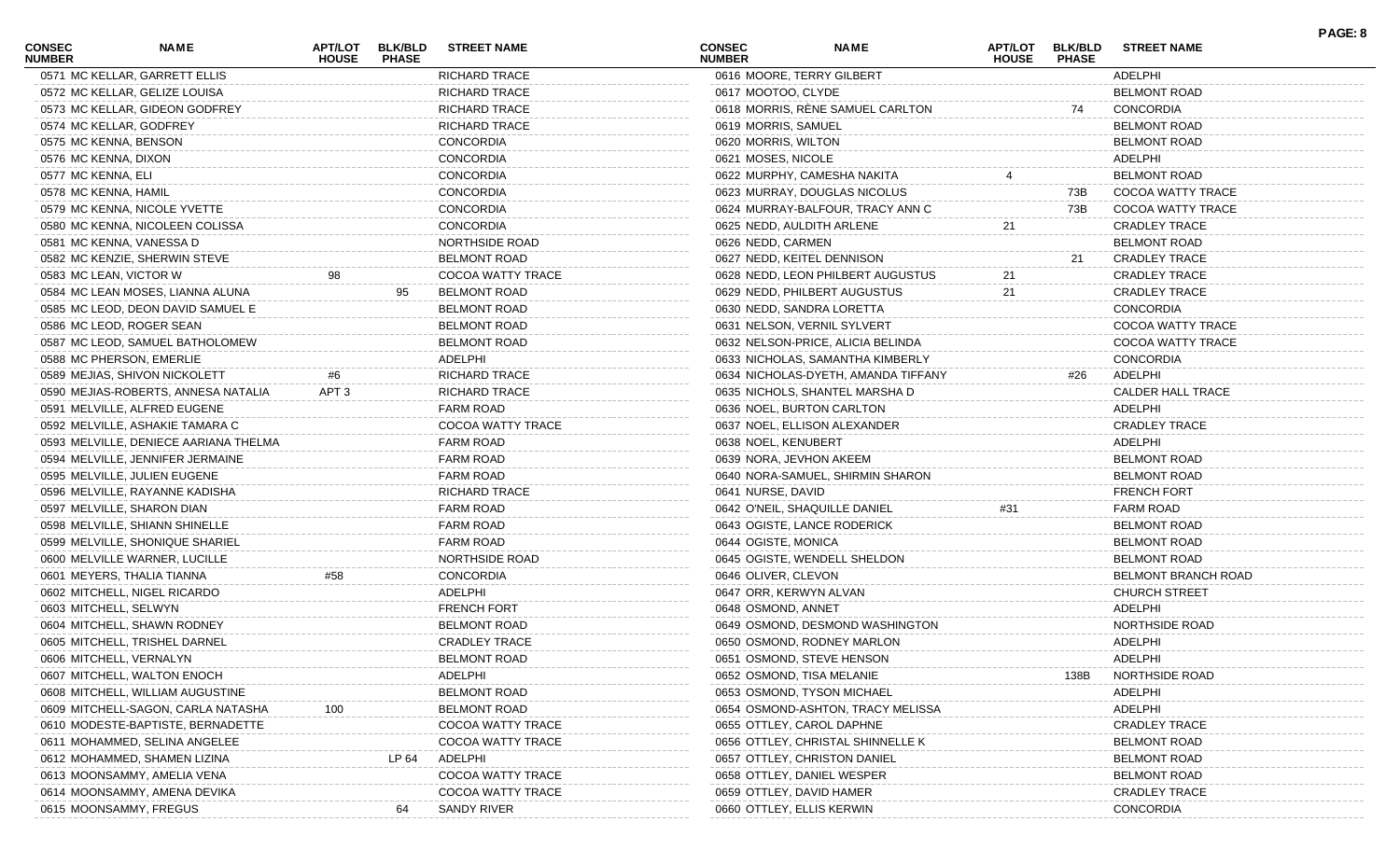| <b>CONSEC</b><br><b>NUMBER</b> | <b>NAME</b>                          | APT/LOT BLK/BLD<br><b>HOUSE</b> | <b>PHASE</b> | <b>STREET NAME</b>       | <b>CONSEC</b><br><b>NUMBER</b> | <b>NAME</b>                             | <b>APT/LOT</b><br><b>HOUSE</b> | <b>BLK/BLD</b><br><b>PHASE</b> | <b>STREET NAME</b>         | PAGE: 9 |
|--------------------------------|--------------------------------------|---------------------------------|--------------|--------------------------|--------------------------------|-----------------------------------------|--------------------------------|--------------------------------|----------------------------|---------|
|                                | 0661 OTTLEY, HAMER JOHN              |                                 |              | <b>CRADLEY TRACE</b>     |                                | 0706 PHILLIPS, KENNILLE QUENOLA SHERLYN |                                | #3                             | <b>FARM ROAD</b>           |         |
|                                | 0662 OTTLEY, JONATHAN HAMER          |                                 |              | <b>CRADLEY TRACE</b>     |                                | 0707 PHILLIPS, KENWIN GODFREY           |                                |                                | <b>FARM ROAD</b>           |         |
|                                | 0663 OTTLEY, KELVIN NIGEL            |                                 |              | BELMONT ROAD             |                                | 0708 PHILLIPS, SHELDON ASHTON           |                                |                                | <b>FARM ROAD</b>           |         |
|                                | 0664 OTTLEY, KENNETH MICHAEL         |                                 |              | <b>BELMONT ROAD</b>      |                                | 0709 PHILLIPS, SHERIQUE KENISI JAELLE   |                                |                                | <b>FARM ROAD</b>           |         |
|                                | 0665 OTTLEY, LINDA AGATHA            |                                 |              | <b>BELMONT ROAD</b>      |                                | 0710 PHILLIPS-DALRYMPLE, CAROL EULIN    |                                |                                | <b>FARM ROAD</b>           |         |
| 0666 OTTLEY, LLOYD             |                                      |                                 |              | NORTHSIDE ROAD           |                                | 0711 PHILLIPS-JOHNSON, NAOMI S          |                                |                                | <b>BELMONT ROAD</b>        |         |
|                                | 0667 OTTLEY, LOWELL KESTER           |                                 |              | <b>CONCORDIA</b>         |                                | 0712 PHILLIPS-PANTIN, VERNETTE          |                                |                                | <b>BELMONT ROAD</b>        |         |
|                                | 0668 OTTLEY, PERLY-ANNE NAOMI VIVICA |                                 |              | <b>CONCORDIA</b>         | 0713 PIERRE, ANGELLA           |                                         |                                |                                | <b>BELMONT ROAD</b>        |         |
|                                | 0669 OTTLEY, SHANNON TROY            | #30C                            |              | <b>BELMONT ROAD</b>      |                                | 0714 PIERRE, APHESHA AKHEIA S           |                                |                                | COCOA WATTY TRACE          |         |
|                                | 0670 OTTLEY, STACEY RHEA             |                                 |              | <b>CONCORDIA</b>         |                                | 0715 PIERRE, ASHAUGHN HAKEEM KYRON      |                                |                                | COCOA WATTY TRACE          |         |
|                                | 0671 PANTIN, DANNY DEON              |                                 |              | COCOA WATTY TRACE        |                                | 0716 PIERRE, CHRISTIE MYONA             |                                |                                | COCOA WATTY TRACE          |         |
|                                | 0672 PANTIN, DAVI-ANN MORIA          |                                 |              | COCOA WATTY TRACE        | 0717 PIERRE, HAROLD            |                                         |                                |                                | COCOA WATTY TRACE          |         |
|                                | 0673 PANTIN, DAVID FITZROY           |                                 |              | COCOA WATTY TRACE        |                                | 0718 PIERRE, HARRY SIMEON               |                                |                                | COCOA WATTY TRACE          |         |
|                                | 0674 PANTIN, DAVON JOEL              |                                 |              | COCOA WATTY TRACE        | 0719 PIERRE, IAKKAY JUDAH      |                                         |                                |                                | COCOA WATTY TRACE          |         |
|                                | 0675 PANTIN, DISHON DAVID            |                                 |              | <b>COCOA WATTY TRACE</b> | 0720 PIERRE, JANET ANN         |                                         |                                |                                | <b>BELMONT ROAD</b>        |         |
|                                | 0676 PANTIN, DONNA MARIE             |                                 |              | <b>BELMONT ROAD</b>      |                                | 0721 PIERRE, JEDIDAH JEOI OAHHUIDAH     |                                |                                | <b>BELMONT ROAD</b>        |         |
| 0677 PANTIN, HILTON            |                                      |                                 |              | <b>BELMONT ROAD</b>      |                                | 0722 PIERRE, MICHELLE MONICA            |                                |                                | COCOA WATTY TRACE          |         |
|                                | 0678 PANTIN, REGINALD JOSEPH         |                                 | #55          | COCOA WATTY TRACE        |                                | 0723 PIERRE, ROCHELLE CHERISE           |                                |                                | NORTHSIDE ROAD             |         |
| 0679 PANTIN, RICHARD           |                                      |                                 |              | <b>BELMONT ROAD</b>      |                                | 0724 PIERRE WHITE, CANDACE MIRIAM       |                                |                                | COCOA WATTY TRACE          |         |
|                                | 0680 PANTIN, RICHARD DION            | LP128                           |              | <b>BELMONT ROAD</b>      |                                | 0725 PIERRE-MC LEAN, AGATHA             |                                | 95                             | <b>BELMONT ROAD</b>        |         |
|                                | 0681 PANTIN-LEARMONT, FIONA DEANA    |                                 |              | <b>BELMONT ROAD</b>      |                                | 0726 POLLARD, MOSI JEFFREY              |                                |                                | <b>BELMONT ROAD</b>        |         |
|                                | 0682 PATRICK, KENNETH G J            |                                 |              | <b>BELMONT ROAD</b>      | 0727 POPE, KIZZY JOANNA        |                                         |                                | 24                             | <b>BELMONT ROAD</b>        |         |
|                                |                                      |                                 |              | <b>FARM ROAD</b>         |                                |                                         |                                |                                | <b>CONCORDIA</b>           |         |
| 0683 PAUL, CLIFTON             |                                      |                                 |              |                          |                                | 0728 PRICE, AKIELAH IHOUMA CHRISANN     |                                |                                |                            |         |
|                                | 0684 PAUL-CALDON, MARILYN MARGARET   |                                 |              | <b>BELMONT ROAD</b>      | 0729 PRICE, DARRYL             |                                         |                                |                                | <b>BELMONT ROAD</b>        |         |
|                                | 0685 PENNY, RAKIM IGNATIUS TARIQ     |                                 |              | <b>CHURCH STREET</b>     |                                | 0730 PRICE, DON ELLIS EVERTON           |                                |                                | COCOA WATTY TRACE          |         |
|                                | 0686 PERRY, MARITZ ACHELLE           | 16                              |              | <b>RICHARD TRACE</b>     | 0731 PRICE, ENOL               |                                         |                                |                                | <b>BELMONT ROAD</b>        |         |
| 0687 PERSAD, TERRY             |                                      |                                 | 13           | COCOA WATTY TRACE        | 0732 PRICE, GARFIELD JOEL      |                                         |                                |                                | ADELPHI                    |         |
|                                | 0688 PETERS, CHRISTOPHER             |                                 |              | ADELPHI                  | 0733 PRICE, MILTON             |                                         |                                |                                | ADELPHI                    |         |
|                                | 0689 PETERS, TINIKA ELLYCIA          |                                 |              | SANDY RIVER              |                                | 0734 PRICE, PATRICE MARGARET S          |                                |                                | COCOA WATTY TRACE          |         |
|                                | 0690 PHILLIP, ANTHONY RODERICK       |                                 | #52          | COCOA WATTY TRACE        |                                | 0735 PRICE-GRANDERSON, CYNTHIA M        |                                |                                | ADELPHI                    |         |
|                                | 0691 PHILLIP WALKER, SHAFINA         |                                 |              | <b>BELMONT ROAD</b>      |                                | 0736 PRIMUS, ANDREW JARED               |                                |                                | <b>EASTERFIELD GARDENS</b> |         |
|                                | 0692 PHILLIP-WALDRON, YVONNE MARIA   |                                 |              | FARM ROAD                | 0737 QUASH, AKIEL JOSHUA       |                                         |                                |                                | <b>CRADLEY TRACE</b>       |         |
|                                | 0693 PHILLIPS, AKANNI OLARNIE        |                                 |              | NORTHSIDE ROAD           | 0738 QUASH, JOYCELYN           |                                         |                                |                                | CRADLEY                    |         |
|                                | 0694 PHILLIPS, CANDI KELLY           |                                 |              | FARM ROAD                |                                | 0739 QUASH-JONES, MARVA JEAN            |                                |                                | CALDER HALL TRACE          |         |
| 0695 PHILLIPS, CAROL           |                                      |                                 |              | <b>BELMONT ROAD</b>      | 0740 QUASHIE, DEXTER           |                                         |                                |                                | <b>BELMONT ROAD</b>        |         |
|                                | 0696 PHILLIPS, DINEL OKERIA          |                                 |              | <b>FARM ROAD</b>         | 0741 QUASHIE, ETHLYN           |                                         |                                |                                | <b>BELMONT ROAD</b>        |         |
| 0697 PHILLIPS, EDWIN           |                                      |                                 |              | <b>FARM ROAD</b>         | 0742 QUASHIE, JAY              |                                         |                                |                                | <b>BELMONT ROAD</b>        |         |
|                                | 0698 PHILLIPS, EDWIN HARRIS          |                                 |              | <b>FARM ROAD</b>         | 0743 QUASHIE, LOIS BIANCA      |                                         |                                |                                | <b>BELMONT ROAD</b>        |         |
|                                | 0699 PHILLIPS, ELLISON KESHEL        |                                 |              | <b>FARM ROAD</b>         |                                | 0744 QUASHIE, NIKESHA GABRIELL          |                                | 52                             | COCOA WATTY TRACE          |         |
|                                | 0700 PHILLIPS, FRADRA KHAALIDA       |                                 | #22A         | <b>FARM ROAD</b>         | 0745 QUASHIE, NIXIE            |                                         |                                |                                | <b>BELMONT ROAD</b>        |         |
| 0701 PHILLIPS, FRANK           |                                      |                                 |              | <b>FARM ROAD</b>         |                                | 0746 QUASHIE, SELWYN RUSSEL             |                                |                                | <b>COCOA WATTY TRACE</b>   |         |
|                                | 0702 PHILLIPS, JARDEL SHELDON VIDON  |                                 |              | <b>BELMONT ROAD</b>      |                                | 0747 QUASHIE PHILLIPS, KARRIELLE P K    | 55                             |                                | COCOA WATTY TRACE          |         |
|                                | 0703 PHILLIPS, JEVON JOSEPH          |                                 |              | <b>BELMONT ROAD</b>      | 0748 QUINTON, GABRIELLE        |                                         |                                |                                | ADELPHI                    |         |
|                                | 0704 PHILLIPS, KENNETH GODSON        |                                 |              | <b>BELMONT ROAD</b>      |                                | 0749 QUINTON, KALIFA MAKINI             |                                |                                | NORTHSIDE ROAD             |         |
|                                | 0705 PHILLIPS, KENNETH JR GODSON     |                                 |              | <b>BELMONT ROAD</b>      |                                | 0750 QUINTON, KAMARIA KINDA             |                                |                                | NORTHSIDE ROAD             |         |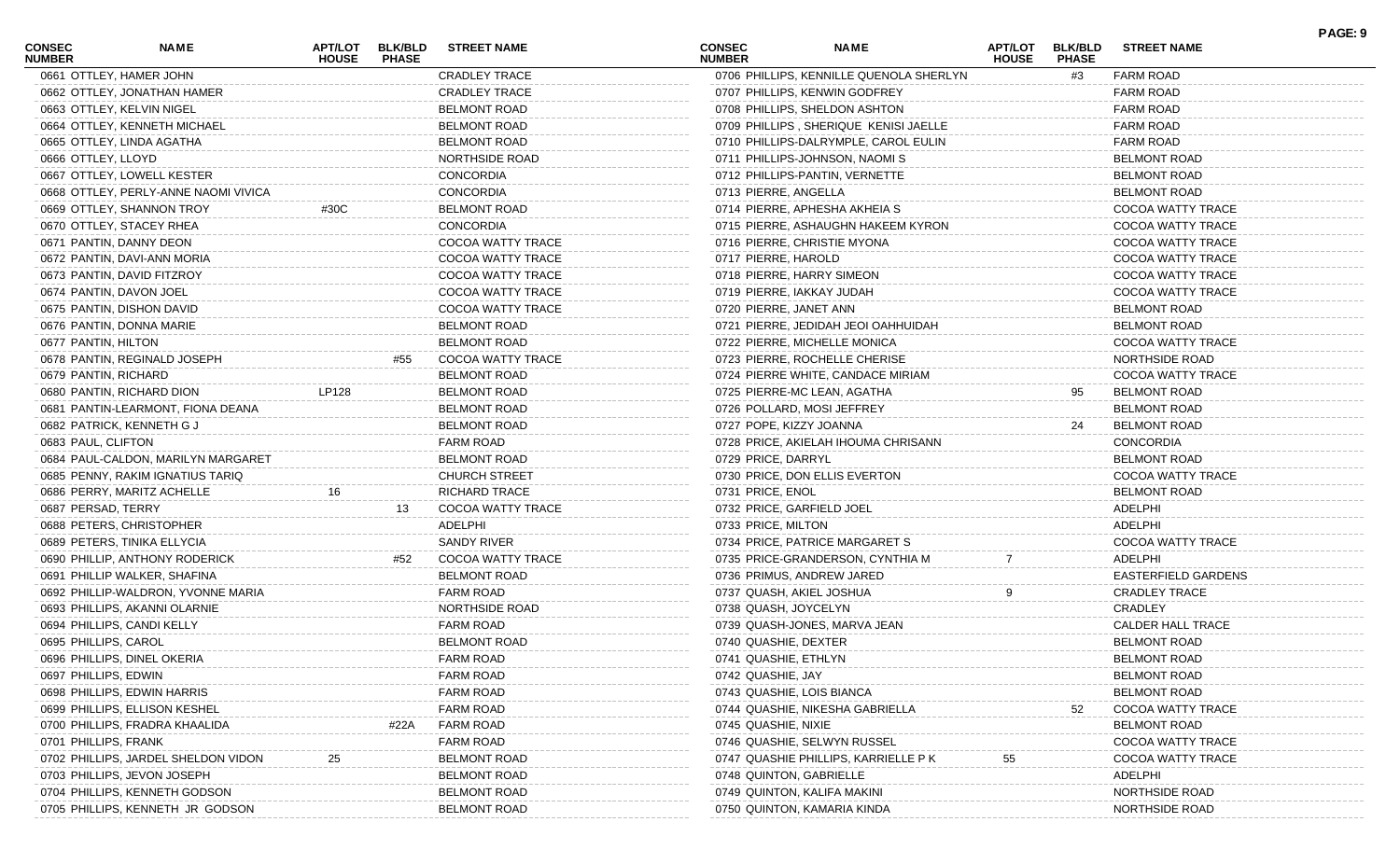| <b>CONSEC</b><br><b>NUMBER</b> | <b>NAME</b>                           | <b>APT/LOT</b><br><b>HOUSE</b> | <b>BLK/BLD</b><br><b>PHASE</b> | <b>STREET NAME</b>       | <b>CONSEC</b><br><b>NUMBER</b> | <b>NAME</b>                          | <b>APT/LOT</b><br><b>HOUSE</b> | <b>BLK/BLD</b><br><b>PHASE</b> | <b>STREET NAME</b>   | <b>PAGE: 10</b> |
|--------------------------------|---------------------------------------|--------------------------------|--------------------------------|--------------------------|--------------------------------|--------------------------------------|--------------------------------|--------------------------------|----------------------|-----------------|
|                                | 0751 RAHMAN, BARRY CYPRIANI           |                                |                                | <b>RICHARD TRACE</b>     |                                | 0796 SAMUEL, KELAN KEDEL             |                                | #39E                           | COCOA WATTY TRACE    |                 |
|                                | 0752 RAMBARRAN-PAUL, USHA             |                                |                                | FARM ROAD                | 0797 SAMUEL, TELSTON           |                                      |                                |                                | COCOA WATTY TRACE    |                 |
|                                | 0753 RAMDIAL, ANDREW SHANE ELVIS      |                                |                                | <b>BELMONT ROAD</b>      |                                | 0798 SAMUEL, WINSTON MERVYN          |                                |                                | FARM ROAD            |                 |
| 0754 RAMDIAL, ANTHONY          |                                       |                                |                                | ADELPHI                  |                                | 0799 SAMUELS-WALTERS, CAMELE A       |                                |                                | <b>CRADLEY TRACE</b> |                 |
|                                | 0755 RAMDIAL, CHRISTOPHER ANDREW      |                                |                                | ADELPHI                  | 0800 SANDY, AMBROZINE          |                                      |                                |                                | <b>CONCORDIA</b>     |                 |
| 0756 RAMDIAL, DELORES          |                                       |                                |                                | <b>BELMONT ROAD</b>      | 0801 SANDY, ANDY LARRY         |                                      |                                | 30B                            | <b>BELMONT ROAD</b>  |                 |
|                                | 0757 RAMDIAL, LINDA VOAM              |                                |                                | ADELPHI                  |                                | 0802 SANDY, BEVERLY DIANNE           |                                |                                | CALDER HALL TRACE    |                 |
| 0758 RAMDIAL, LISA             |                                       |                                |                                | ADELPHI                  |                                | 0803 SANDY, ELLEN JOYCELYN           |                                |                                | <b>CONCORDIA</b>     |                 |
|                                | 0759 RAMDIAL, MICHAEL PETER ASHTION J |                                |                                | <b>CHURCH STREET</b>     | 0804 SANDY, ERROL              |                                      |                                |                                | <b>CONCORDIA</b>     |                 |
|                                | 0760 RAMDIAL, RAYMON SIMEON JEFFREY   |                                |                                | <b>BELMONT ROAD</b>      | 0805 SANDY, GARVIN             |                                      |                                |                                | <b>BELMONT ROAD</b>  |                 |
|                                | 0761 RAMDIAL, REENÉ JARMICHAEL C      |                                |                                | ADELPHI                  |                                | 0806 SANDY, GODWIN YOHANCE AGEL      |                                |                                | COCOA WATTY TRACE    |                 |
|                                | 0762 RAMDIAL-BRATHWAITE, SHERIES C    |                                |                                | <b>BELMONT ROAD</b>      |                                | 0807 SANDY, JAMES AMBROSE            |                                |                                | <b>CONCORDIA</b>     |                 |
|                                | 0763 RAMNARINE, RUTH LEERA STACYANN   |                                |                                | NORTHSIDE ROAD           | 0808 SANDY, JEMMA              |                                      |                                |                                | <b>BELMONT ROAD</b>  |                 |
|                                | 0764 RAMPERSAD, SHANE ANIL            |                                |                                | <b>FRENCH FORT</b>       |                                | 0809 SANDY, JULIET ANN-MARIE         |                                | 30 B                           | <b>BELMONT ROAD</b>  |                 |
| 0765 RAMSEY, BRENDA            |                                       |                                |                                | ADELPHI                  |                                | 0810 SANDY, KIEL JAHIEM ANDERSON     |                                |                                | COCOA WATTY TRACE    |                 |
|                                | 0766 RAMSEY, CURTIS GERALD            |                                |                                | ADELPHI                  |                                | 0811 SANDY, PETER SHERWIN            |                                |                                | <b>BELMONT ROAD</b>  |                 |
|                                | 0767 RAMSEY, DAVID RONALD             |                                |                                | <b>COCOA WATTY TRACE</b> | 0812 SANDY, RICKY GARY         |                                      |                                |                                | <b>BELMONT ROAD</b>  |                 |
|                                | 0768 RAMSEY, DÉ ANDRE KUREEM TEJAY    |                                |                                | ADELPHI                  |                                | 0813 SANDY, SHIRLEY ELMA             |                                |                                | <b>CONCORDIA</b>     |                 |
|                                | 0769 RAMSEY, DÉ JUAN KYLE JAYTE       | #27                            |                                | COCOA WATTY TRACE        | 0814 SANT, JENNIFER            |                                      |                                |                                | COCOA WATTY TRACE    |                 |
|                                | 0770 RAMSEY, DENECIA CAMESHA DYANNE   |                                | 27                             | ADELPHI                  | 0815 SARGEANT, SHARON          |                                      |                                |                                | <b>CHURCH STREET</b> |                 |
| 0771 RAMSEY, EUGENIA           |                                       |                                |                                | ADELPHI                  |                                | 0816 SCOTT-HERBERT, NATASHA NATALIE  | LP91 118                       |                                | <b>CONCORDIA</b>     |                 |
|                                | 0772 RAMSEY, FAITHLYN SHERLENE        |                                |                                | COCOA WATTY TRACE        |                                | 0817 SEALES, TAMMICA SUMMER          |                                |                                | <b>CHURCH STREET</b> |                 |
| 0773 RAMSEY, MICHAEL           |                                       | #36                            |                                | COCOA WATTY TRACE        | 0818 SEBRO, ANSLEM             |                                      |                                |                                | ADELPHI              |                 |
|                                | 0774 RAMSEY, NIGEL ADRIAN             |                                |                                | ADELPHI                  | 0819 SEBRO, CAMILLE            |                                      |                                |                                | ADELPHI              |                 |
|                                | 0775 RAMSEY, NYANDA NATOYA            |                                |                                | COCOA WATTY TRACE        | 0820 SEBRO, HERMAN             |                                      |                                |                                | ADELPHI              |                 |
|                                | 0776 RAMSEY, NYGHTON ADRIAN           |                                |                                | COCOA WATTY TRACE        |                                | 0821 SEBRO, MELENDY IRVINE CHAZY     |                                |                                | COCOA WATTY TRACE    |                 |
|                                | 0777 RAMSEY, ROGER MICHAEL            |                                |                                | COCOA WATTY TRACE        |                                | 0822 SEBRO FRANK, SHOWNETTE TANIS    |                                |                                | COCOA WATTY TRACE    |                 |
|                                | 0778 RAMSEY, RONDELL KEVON            |                                |                                | COCOA WATTY TRACE        | 0823 SEENATH, RADICA           |                                      | 15                             |                                | <b>CRADLEY TRACE</b> |                 |
|                                | 0779 RAMSEY, TRICIA NICOLE            |                                |                                | COCOA WATTY TRACE        |                                | 0824 SEEPERSAD-PIERRE, DANALURIE D   | 232                            |                                | NORTHSIDE ROAD       |                 |
| 0780 REID, GODFREY             |                                       |                                |                                | <b>BELMONT ROAD</b>      |                                | 0825 SERGEANT, LLOYD NEVLYN          |                                |                                | <b>BELMONT ROAD</b>  |                 |
|                                | 0781 REID, RAYANN NAOMI               |                                |                                | <b>CRADLEY TRACE</b>     |                                | 0826 SHANGHIE BAPTISTE, ROSEANNE S   |                                | 46                             | <b>BELMONT ROAD</b>  |                 |
|                                | 0782 ROACH, ALSTON SHIRVINTON         |                                |                                | NORTHSIDE ROAD           |                                |                                      |                                |                                | <b>BELMONT ROAD</b>  |                 |
| 0783 ROACHE, VELMA             |                                       |                                |                                | SANDY RIVER              |                                | 0827 SHANGHIE BRATHWAITE, ROXANNE S  |                                |                                |                      |                 |
|                                |                                       |                                |                                |                          |                                | 0828 SHOREY, FAYOLA NADIFA           | 98                             |                                | <b>CONCORDIA</b>     |                 |
|                                | 0784 ROBERTS, DWIGHT KERON            |                                |                                | FARM ROAD                |                                | 0829 SHOREY, NIKEESHA LATOYA         |                                |                                | <b>CONCORDIA</b>     |                 |
|                                | 0785 ROBERTS, STERL MARIETTE          |                                |                                | COCOA WATTY TRACE        |                                | 0830 SINGH, RANDY SIDHARTAR          |                                |                                | <b>FRENCH FORT</b>   |                 |
|                                | 0786 ROBINSON, RENEÉ ARLENE HERMINE   |                                | #3                             | <b>CONCORDIA</b>         | 0831 SKEETE, BRIAN ALVIN       |                                      |                                |                                | <b>CONCORDIA</b>     |                 |
|                                | 0787 ROOPNARINE, LAURETTA             | LP91 #18                       |                                | <b>CONCORDIA</b>         |                                | 0832 SKEETE, KERON TED RAND          |                                |                                | <b>BELMONT ROAD</b>  |                 |
|                                | 0788 ROOPNARINE, RAY IRVINE           | LP91                           |                                | <b>CONCORDIA</b>         | 0833 SKEETE, PATRICIA          |                                      |                                |                                | CONCORDIA            |                 |
|                                | 0789 ROOPNARINE, RAYMOND ZION JAMES   |                                |                                | CONCORDIA                |                                | 0834 SKEETE-CHARLES, ARLENE LAVAUGHN |                                |                                | <b>FRENCH FORT</b>   |                 |
|                                | 0790 ROOPNARINE, RAYNELL ZARA H       | LP91 118                       |                                | CONCORDIA                |                                | 0835 SLATER-PHILLIPS, QUEENEY LENORA |                                |                                | <b>FARM ROAD</b>     |                 |
| 0791 SAMPSON, MICHAEL          |                                       |                                |                                | CONCORDIA                |                                | 0836 SMITH, DWAYNE KEMUEL            |                                | LP29                           | <b>BELMONT ROAD</b>  |                 |
|                                | 0792 SAMUEL, GILDA EUKLYN             |                                |                                | <b>FARM ROAD</b>         | 0837 SMITH, JEEMEL JOHN        |                                      |                                | #9                             | <b>RICHARD TRACE</b> |                 |
|                                | 0793 SAMUEL, GLENROY ADRIAN           |                                |                                | CONCORDIA                |                                | 0838 SMITH, QUINELL KAMICA SOLEII    |                                |                                | <b>FARM ROAD</b>     |                 |
|                                | 0794 SAMUEL, JAHMALEE EZEKIEL         | #214                           |                                | <b>CRADLEY TRACE</b>     |                                | 0839 SMITH, ROMÈ DARIELLA            |                                |                                | NORTHSIDE ROAD       |                 |
|                                | 0795 SAMUEL, KARNEIA KEMO             |                                |                                | COCOA WATTY TRACE        |                                | 0840 SMITH, SHELLY-ANN CINDY         |                                |                                | <b>BELMONT ROAD</b>  |                 |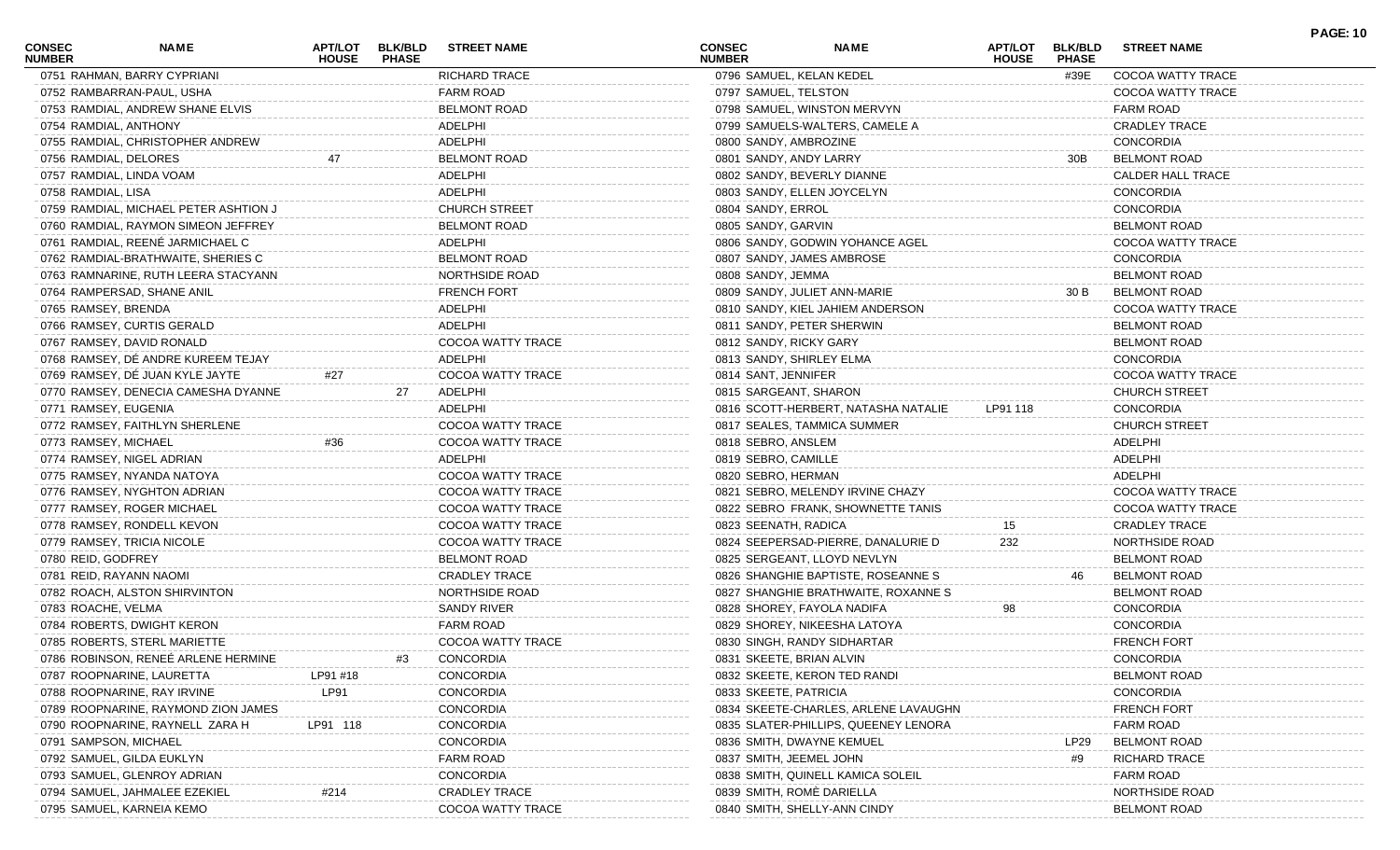| <b>CONSEC</b><br><b>NUMBER</b> | NAME                                | APT/LOT<br><b>HOUSE</b> | <b>BLK/BLD</b><br><b>PHASE</b> | <b>STREET NAME</b>       | <b>CONSEC</b><br><b>NUMBER</b> | <b>NAME</b>                           | APT/LOT<br><b>HOUSE</b> | <b>BLK/BLD</b><br><b>PHASE</b> | <b>STREET NAME</b>   | <b>PAGE: 11</b> |
|--------------------------------|-------------------------------------|-------------------------|--------------------------------|--------------------------|--------------------------------|---------------------------------------|-------------------------|--------------------------------|----------------------|-----------------|
|                                | 0841 SOBERS, CASSIA THEMA RIANA     |                         |                                | <b>BELMONT ROAD</b>      |                                | 0886 TAYLOR GEORGE, CHRYSANTAMA O     | #41                     |                                | <b>BELMONT ROAD</b>  |                 |
|                                | 0842 SOLOMON, CURTIS GILBERT        |                         | #30                            | <b>BELMONT ROAD</b>      |                                | 0887 THOMAS, ADAKER NARIBA            |                         |                                | <b>BELMONT ROAD</b>  |                 |
|                                | 0843 SOLOMON, MARY JANE             |                         |                                | NORTHSIDE ROAD           |                                | 0888 THOMAS, ADDAE JEHUD JESHURUM     |                         |                                | COCOA WATTY TRACE    |                 |
|                                | 0844 SOLOMON, REINALDO CUTLIS       | #30                     |                                | ADELPHI                  |                                | 0889 THOMAS, AFI KEMBA KORIANN        |                         |                                | <b>CONCORDIA</b>     |                 |
|                                | 0845 SOLOMON, RIANNA ESTEFANY       | #30                     |                                | <b>BELMONT ROAD</b>      |                                | 0890 THOMAS, AYINDE HEZRON            |                         |                                | COCOA WATTY TRACE    |                 |
|                                | 0846 SOLOMON, RICARDO GILBERT       | #30                     |                                | <b>BELMONT ROAD</b>      | 0891 THOMAS, CALVIN            |                                       |                         |                                | <b>BELMONT ROAD</b>  |                 |
|                                | 0847 SOLOMON, SHERMA LORETTA        |                         | 23                             | COCOA WATTY TRACE        |                                | 0892 THOMAS, CLAYTON ELTON            |                         |                                | ADELPHI              |                 |
|                                | 0848 SOLOMON, VILMA ELSA            |                         | 67                             | COCOA WATTY TRACE        |                                | 0893 THOMAS, GEMMA CLAUDIA            |                         |                                | <b>CRADLEY TRACE</b> |                 |
|                                | 0849 SOOKDEO-AKILI, NALINI NANDA    |                         |                                | <b>BELMONT ROAD</b>      | 0894 THOMAS, HAMILTON          |                                       |                         |                                | <b>BELMONT ROAD</b>  |                 |
|                                | 0850 SOOKHAN, GEETA KALOUTIE        |                         |                                | ADELPHI                  |                                | 0895 THOMAS, HILARY JONATHAN          |                         | #5                             | ADELPHI              |                 |
|                                | 0851 SOOKLAL, BENJAMIN TERRI        |                         |                                | <b>CALDER HALL TRACE</b> |                                | 0896 THOMAS, INGRID PATRICIA          |                         |                                | <b>BELMONT ROAD</b>  |                 |
|                                | 0852 SPENCE, CHARLES EMANUEL        |                         | 214                            | NORTHSIDE ROAD           | 0897 THOMAS, ISLYN             |                                       |                         |                                | <b>BELMONT ROAD</b>  |                 |
| 0853 SPENCE, KELVIN            |                                     |                         |                                | <b>RICHARD TRACE</b>     | 0898 THOMAS, JUNIOR            |                                       |                         |                                | ADELPHI              |                 |
|                                | 0854 SPENCER, ALOMA MONIQUE         |                         |                                | COCOA WATTY TRACE        | 0899 THOMAS, KIMLYN KRISTA     |                                       |                         |                                | <b>RICHARD TRACE</b> |                 |
|                                | 0855 SPENCER, BECKY UMILTA GRACE    | 69                      |                                | COCOA WATTY TRACE        |                                | 0900 THOMAS, LEE ANDREW DICKSON       |                         |                                | ADELPHI              |                 |
| 0856 SPENCER, CYNTHIA          |                                     | #75                     |                                | <b>BELMONT ROAD</b>      |                                | 0901 THOMAS, LEE ANDROW DICKSON       |                         |                                | ADELPHI              |                 |
| 0857 SPENCER, ELMINA           |                                     | LP 100                  |                                | ADELPHI                  |                                | 0902 THOMAS, LEE-ANDREA DIXCIAN       |                         |                                | ADELPHI              |                 |
| 0858 SPENCER, GARY             |                                     |                         |                                | <b>BELMONT ROAD</b>      |                                | 0903 THOMAS, LESTER SHELDON           |                         |                                | <b>BELMONT ROAD</b>  |                 |
| 0859 SPENCER, JAMES            |                                     |                         |                                | <b>BELMONT ROAD</b>      |                                | 0904 THOMAS, LOURRAINE MORESHA CO     |                         |                                | <b>BELMONT ROAD</b>  |                 |
|                                | 0860 SPENCER, LA SHAWN LAKESHA      |                         |                                | ADELPHI                  | 0905 THOMAS, MARY              |                                       |                         |                                | <b>BELMONT ROAD</b>  |                 |
|                                | 0861 SPENCER, LARRON ESTON          |                         |                                | NORTHSIDE ROAD           |                                | 0906 THOMAS, SHARIFA WAYZARO          |                         |                                | COCOA WATTY TRACE    |                 |
|                                | 0862 SPENCER, LEE-ANA SOFIA         |                         |                                | NORTHSIDE ROAD           |                                | 0907 THOMAS, TYLON J'BEZ DE'SHAUN     |                         |                                | BELMONT BRANCH ROAD  |                 |
| 0863 SPENCER, LENNOX           |                                     | LP 100                  |                                | ADELPHI                  |                                | 0908 THOMAS, VERNON ELROY             |                         |                                | SANDY RIVER          |                 |
| 0864 SPENCER, RAYMOND          |                                     |                         |                                | <b>BELMONT ROAD</b>      |                                | 0909 THOMAS MOOTOO, MELVA SHARON      |                         |                                | <b>BELMONT ROAD</b>  |                 |
|                                | 0865 SPENCER, ROACHFORD GULBERT     |                         |                                | <b>BELMONT ROAD</b>      |                                | 0910 THOMAS-DE GANNES, JILLIAN        | #58                     |                                | <b>CONCORDIA</b>     |                 |
| 0866 SPENCER, SHIRLEY          |                                     |                         |                                | <b>BELMONT ROAD</b>      |                                | 0911 TOBIAS, BRENT ROLSTON            |                         |                                | <b>BELMONT ROAD</b>  |                 |
|                                | 0867 SPENCER, SHIRLEY GENEVA        |                         |                                | <b>BELMONT ROAD</b>      |                                | 0912 TOBIAS, DAVID GLENDON            | #48                     |                                | <b>BELMONT ROAD</b>  |                 |
|                                | 0868 SPENCER, WHITMORE SAMUEL       |                         |                                | <b>BELMONT ROAD</b>      | 0913 TOBIAS, ELMA ORDETTE      |                                       |                         |                                | <b>BELMONT ROAD</b>  |                 |
|                                |                                     |                         |                                | <b>BELMONT ROAD</b>      |                                |                                       |                         |                                |                      |                 |
|                                | 0869 SPENCER-REYNOLDS, ALANA N      |                         |                                |                          |                                | 0914 TOBIAS, GLENVILLE ALDWIN         |                         |                                | <b>BELMONT ROAD</b>  |                 |
|                                | 0870 SPRINGER, CECIL EUSTACE        |                         |                                | ADELPHI                  |                                | 0915 TOBIAS, HANNAH ELIZABETH G       |                         |                                | <b>FARM ROAD</b>     |                 |
|                                | 0871 ST CLAIR, KADEAN ALONZO        |                         | #25                            | COCOA WATTY TRACE        |                                | 0916 TOBIAS, JEMLYN LAVONNE           |                         |                                | ADELPHI              |                 |
| 0872 STEPHENS, KATE            |                                     | 25                      |                                | <b>COCOA WATTY TRACE</b> | 0917 TOBIAS, KEREN JANICE      |                                       |                         |                                | <b>BELMONT ROAD</b>  |                 |
|                                | 0873 STEWART, ALLAN NEVILLE         |                         |                                | ADELPHI                  | 0918 TOBIAS, LLOYD             |                                       |                         |                                | FARM ROAD            |                 |
|                                | 0874 STEWART, ANN MARIA ELIZABETH   |                         |                                | <b>BELMONT ROAD</b>      | 0919 TOBIAS, MAHALIA MAUDE     |                                       |                         |                                | <b>BELMONT ROAD</b>  |                 |
|                                | 0875 STEWART, DONNIE DAYTON         |                         | 118                            | NORTHSIDE ROAD           | 0920 TOBIAS, MERLE             |                                       |                         |                                | <b>BELMONT ROAD</b>  |                 |
|                                | 0876 STEWART, JAMES ARNIM           |                         | 218-220                        | NORTHSIDE ROAD           | 0921 TOBIAS, REECIA LESLYN     |                                       |                         |                                | <b>BELMONT ROAD</b>  |                 |
| 0877 STEWART, KUNIBA           |                                     |                         |                                | ADELPHI                  | 0922 TOBIAS, RIA PETRONELLA    |                                       |                         |                                | <b>BELMONT ROAD</b>  |                 |
| 0878 STEWART, SONIA            |                                     |                         |                                | ADELPHI                  |                                | 0923 TOBIAS, SAMUEL BENJAMIN          |                         |                                | <b>BELMONT ROAD</b>  |                 |
|                                | 0879 STEWART, ZIDAN ALLAN           |                         |                                | ADELPHI                  |                                | 0924 TOBIAS, SELDON LINCOLN           |                         |                                | <b>BELMONT ROAD</b>  |                 |
| 0880 SUZANO, KIZI NAOMI        |                                     |                         |                                | <b>BELMONT ROAD</b>      |                                | 0925 TOBIAS CUNNINGHAM, TRACY CANDIS  |                         |                                | <b>BELMONT ROAD</b>  |                 |
|                                | 0881 SYLVAN, ALLAYSHA ANNIQUA       |                         |                                | ADELPHI                  |                                | 0926 TOBY, KERRY-ANN LA TOYA          |                         |                                | NORTHSIDE ROAD       |                 |
|                                | 0882 SYLVAN, KIRT MICHAEL           |                         |                                | ADELPHI                  | 0927 TOM, SHERMAN              |                                       |                         |                                | <b>BELMONT ROAD</b>  |                 |
|                                | 0883 TAYLOR, LUKE JUNIOR            |                         |                                | <b>FARM ROAD</b>         |                                | 0928 TONEY, KERRY-ANN DENNISHA        |                         |                                | <b>FRENCH FORT</b>   |                 |
|                                | 0884 TAYLOR, ROY HOLFORD            |                         |                                | <b>BELMONT ROAD</b>      |                                | 0929 TONY-SPRINGER, SHARON            |                         |                                | NORTHSIDE ROAD       |                 |
|                                | 0885 TAYLOR, SHELDON TERELLE JUNIOR |                         |                                | <b>CHURCH STREET</b>     |                                | 0930 TOPPIN-FRANKLYN, SHERICE FELECIA |                         |                                | <b>CHURCH STREET</b> |                 |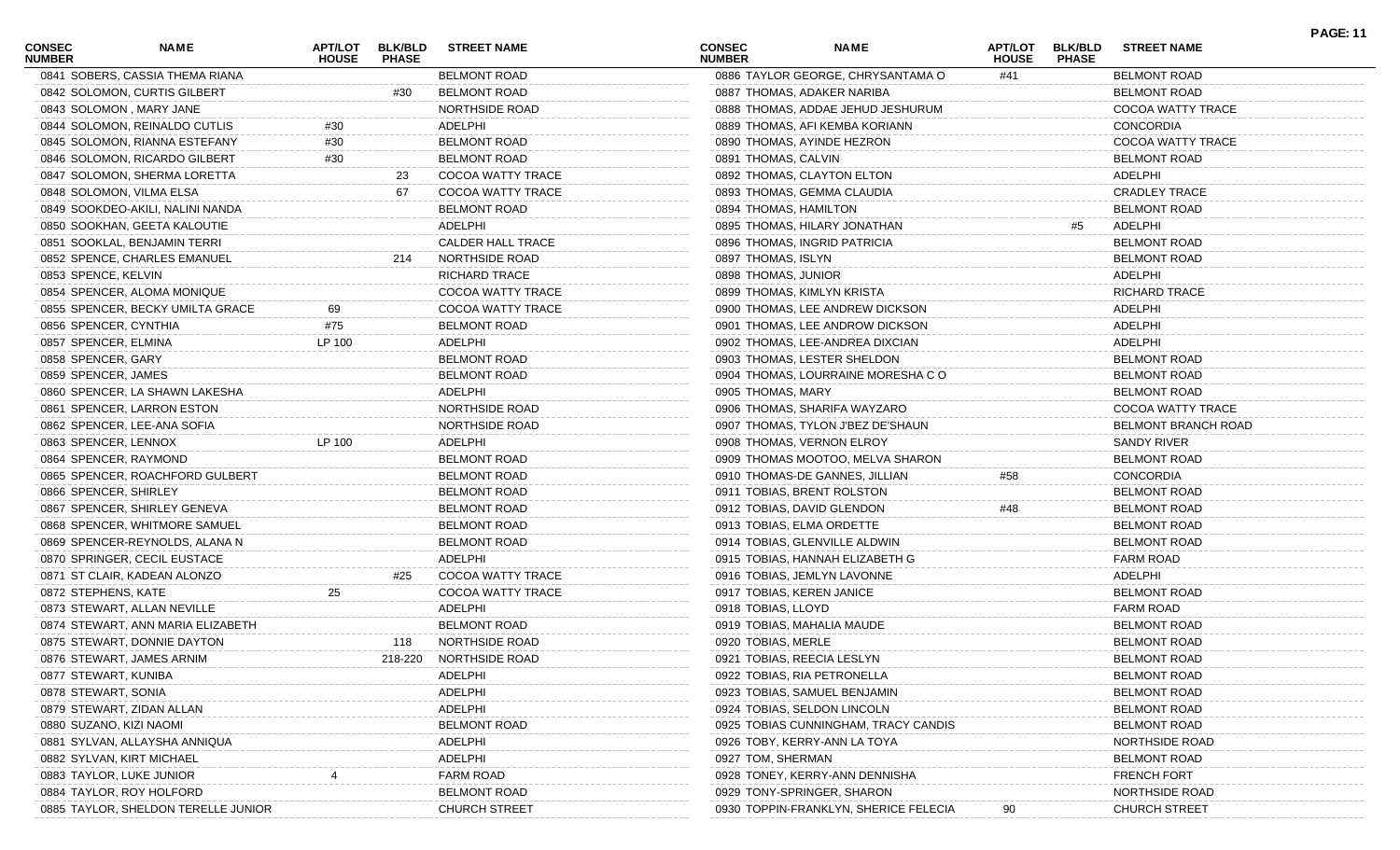| <b>CONSEC</b><br><b>NUMBER</b> | <b>NAME</b>                         | <b>APT/LOT</b><br><b>HOUSE</b> | <b>BLK/BLD</b><br><b>PHASE</b> | <b>STREET NAME</b>       |
|--------------------------------|-------------------------------------|--------------------------------|--------------------------------|--------------------------|
|                                | 0931 TRIM, ESTHER                   |                                |                                | <b>MASON HALL</b>        |
|                                | 0932 TRIM-JOSEPH, SHEMECA SAPHIA    |                                | 66                             | <b>ADELPHI</b>           |
|                                | 0933 VIARRUEL, ALVA OSWYN           |                                |                                | RICHARD TRACE            |
|                                | 0934 VILAIN, LOUIS HUGH CECIL       |                                |                                | <b>CALDER HALL TRACE</b> |
|                                | 0935 VILAIN, PETER                  |                                |                                | <b>CRADLEY</b>           |
|                                | 0936 VILLAFANA, DOMINIQUE CARLESA   | #71                            |                                | NORTHSIDE ROAD           |
|                                | 0937 VILLAFANA, KLEVELAN ANDREW H   |                                | #1                             | NORTHSIDE ROAD           |
|                                | 0938 VINCENT, DAVEYEN KAYWANNA      |                                |                                | <b>CHURCH STREET</b>     |
|                                | 0939 WALCOTT, CHERYL A              |                                |                                | <b>CONCORDIA</b>         |
|                                | 0940 WALKER, GILLIAN GISELLE        |                                |                                | NORTHSIDE ROAD           |
|                                | 0941 WALKER, RYAN RAYMOND           |                                |                                | NORTHSIDE ROAD           |
|                                | 0942 WALLACE, CLEOPATRA ELEZA       |                                |                                | <b>CONCORDIA</b>         |
|                                | 0943 WALLACE-ALLEYNE, BARBARA N     | #82                            |                                | <b>CONCORDIA</b>         |
|                                | 0944 WALTERS, CHEREEN PATRICE       |                                |                                | <b>CRADLEY TRACE</b>     |
|                                | 0945 WALTERS, DENNIS DAVE           |                                |                                | <b>CRADLEY TRACE</b>     |
|                                | 0946 WALTERS, NICHOLAS JOEL         |                                |                                | <b>CRADLEY TRACE</b>     |
|                                | 0947 WALTON, CRYSTOL LATOYIA        |                                |                                | <b>BELMONT ROAD</b>      |
|                                | 0948 WARNER, MIGUEL SHANE ADRIAN    |                                |                                | <b>BELMONT ROAD</b>      |
|                                | 0949 WARNER, WHITNEY LAURYN         |                                |                                | <b>SANDY RIVER</b>       |
|                                | 0950 WARNER TUDICO, JOESELLE D      |                                |                                | ADELPHI                  |
|                                | 0951 WARREN OSMOND, PATRICIA ANDREA |                                |                                | ADELPHI                  |
|                                | 0952 WHEELER-OSMOND, PRISCILLA      |                                |                                | ADELPHI                  |
|                                | 0953 WILLIAMS, ALICIA DENISE C      |                                |                                | <b>FARM ROAD</b>         |
|                                | 0954 WILLIAMS, ANN ETHNIE MARJORIE  |                                |                                | <b>CONCORDIA</b>         |
|                                | 0955 WILLIAMS, DEBRA SHARON ERICA   | 74                             |                                | NORTHSIDE ROAD           |
|                                | 0956 WILLIAMS, KHADYSHA NATAVIA     |                                | #27                            | <b>BELMONT ROAD</b>      |
|                                | 0957 WILLIAMS, MAKIA DELYSE         |                                | #27                            | <b>BELMONT ROAD</b>      |
|                                | 0958 WILLIAMS, MARK                 |                                | 138                            | ADELPHI                  |
|                                | 0959 WILLS, MIGUEL MAISIKA SHONARI  | #58                            |                                | NORTHSIDE ROAD           |
|                                | 0960 WILSON, ANDRA JUNE             |                                |                                | <b>FARM ROAD</b>         |
|                                | 0961 WILSON, ASHA JOANNE            |                                |                                | <b>CRADLEY TRACE</b>     |
|                                | 0962 WILSON, CATHY-ANN CAROL        |                                |                                | COCOA WATTY TRACE        |
|                                | 0963 WILSON, JAHROBE EMMANUEL       |                                |                                | <b>BELMONT ROAD</b>      |
|                                | 0964 WILSON-REID, MARESHAH          |                                |                                | <b>BELMONT ROAD</b>      |
|                                | 0965 WINCHESTER, CELINE ASHANTE     |                                |                                | <b>CONCORDIA</b>         |
|                                | 0966 WINCHESTER, KEVA KERISANN BY   |                                | #107                           | <b>CONCORDIA</b>         |
|                                | 0967 WINCHESTER-GRAY, ROSALYN       |                                |                                | <b>BELMONT ROAD</b>      |
|                                | 0968 WOODS, JERIVORN NICHOLAS C     |                                |                                | RICHARD TRACE            |
|                                | 0969 YORKE, MIKHAIL DWIGHT LEWIS    | #55                            |                                | <b>COCOA WATTY TRACE</b> |
|                                | 0970 YOUNG, NERISSA KASHKA          |                                |                                | <b>ADELPHI</b>           |
|                                |                                     |                                |                                |                          |